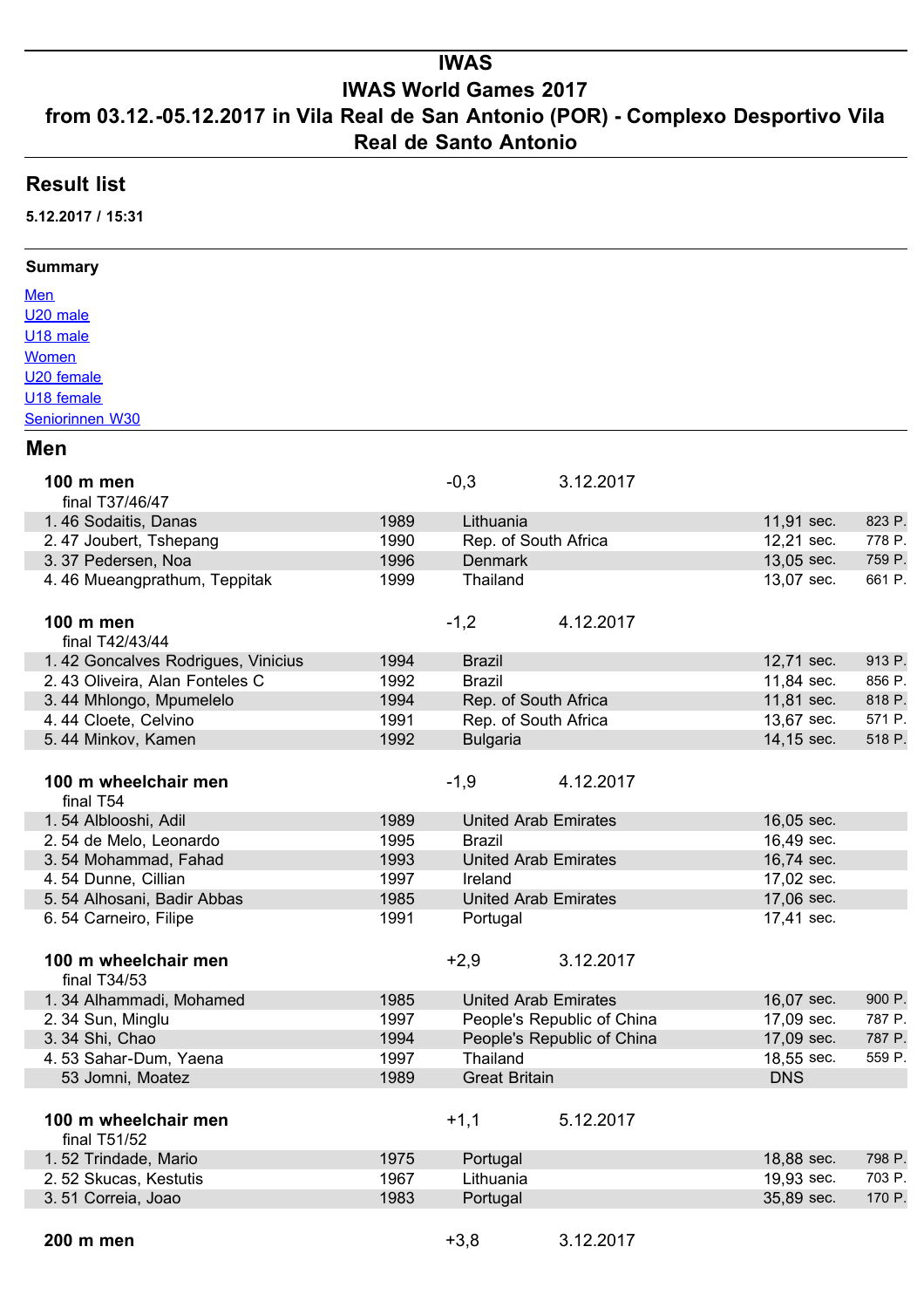| final $T43/44$                             |      |                             |                |        |
|--------------------------------------------|------|-----------------------------|----------------|--------|
| 1.44 Mhlongo, Mpumelelo                    | 1994 | Rep. of South Africa        | 23,74 sec.     | 841 P. |
| 2.43 Oliveira, Alan Fonteles C             | 1992 | <b>Brazil</b>               | 23,73 sec.     | 810 P. |
| 3.44 Cloete, Celvino                       | 1991 | Rep. of South Africa        | 27,62 sec.     | 582 P. |
| 4.44 Minkov, Kamen                         | 1992 | <b>Bulgaria</b>             | 28,19 sec.     | 550 P. |
| 200 m men                                  |      | $-0,9$<br>4.12.2017         |                |        |
| final T37/46/47                            |      |                             |                |        |
| 1.47 Joubert, Tshepang                     | 1990 | Rep. of South Africa        | 25,09 sec.     | 744 P. |
| 2.37 Pedersen, Noa                         | 1996 | <b>Denmark</b>              | 26,70 sec.     | 720 P. |
| 3.46 Mueangprathum, Teppitak               | 1999 | Thailand                    | 26,63 sec.     | 643 P. |
| 46 Sodaitis, Danas                         | 1989 | Lithuania                   | <b>SO</b>      |        |
| 200 m wheelchair men                       |      | $+4,8$<br>3.12.2017         |                |        |
| final T54                                  |      |                             |                |        |
| 1.54 Khongrak, Putharet                    | 1994 | Thailand                    | 26,37 sec.     |        |
| 2.54 Alblooshi, Adil                       | 1989 | <b>United Arab Emirates</b> | 27,56 sec.     |        |
| 3.54 Alhosani, Badir Abbas                 | 1985 | <b>United Arab Emirates</b> | 28,12 sec.     |        |
| 4.54 Dunne, Cillian                        | 1997 | Ireland                     | 28,97 sec.     |        |
| 5.54 Mohammad, Fahad                       | 1993 | <b>United Arab Emirates</b> | 29,51 sec.     |        |
| 6.54 Carneiro, Filipe                      | 1991 | Portugal                    | 30,03 sec.     |        |
| 200 m wheelchair men<br>final T34/51/52/54 |      | $+1,5$<br>5.12.2017         |                |        |
| 1.34 Alhammadi, Mohamed                    | 1985 | <b>United Arab Emirates</b> | 28,02 sec.     | 937 P. |
| 2.34 Sun, Minglu                           | 1997 | People's Republic of China  | 30,72 sec.     | 766 P. |
| 3.34 Shi, Chao                             | 1994 | People's Republic of China  | 31,13 sec.     | 743 P. |
| 4.53 Yang, Shaoqiao                        | 1997 | People's Republic of China  | 30,28 sec.     | 674 P. |
| 5.52 Trindade, Mario                       | 1975 | Portugal                    | 36,01 sec.     | 667 P. |
| 6.52 Skucas, Kestutis                      | 1967 | Lithuania                   | 38,86 sec.     | 545 P. |
| 7.53 Sahar-Dum, Yaena                      | 1997 | Thailand                    | 43,13 sec.     | 175 P. |
| 51 Correia, Joao                           | 1983 | Portugal                    | <b>DNS</b>     |        |
| 400 m men                                  |      | 5.12.2017                   |                |        |
| final T35/43/44/46/47                      |      |                             |                |        |
| 1.46 Mueangprathum, Teppitak               | 1999 | <b>Thailand</b>             | 59,98 sec.     | 670 P. |
| 2.44 Minkov, Kamen                         | 1992 | <b>Bulgaria</b>             | $1:03,00$ min. | 635 P. |
| 3.44 Cloete, Celvino                       | 1991 | Rep. of South Africa        | 1:05,45 min.   | 574 P. |
| 4.35 Bradley, Steven                       | 1999 | Ireland                     | 1:26,61 min.   | 307 P. |
| 5.44 Mavuso, Mangaliso Junio               | 1995 | Rep. of South Africa        | 1:35,33 min.   | 80 P.  |
| 47 Joubert, Tshepang                       | 1990 | Rep. of South Africa        | <b>DNF</b>     |        |
| 43 Oliveira, Alan Fonteles C               | 1992 | <b>Brazil</b>               | <b>DNS</b>     |        |
| 400 m wheelchair men                       |      | 5.12.2017                   |                |        |
| final T54                                  |      |                             |                |        |
| 1.54 Khongrak, Putharet                    | 1994 | Thailand                    | 50,89 sec.     |        |
| 2.54 Alhosani, Badir Abbas                 | 1985 | <b>United Arab Emirates</b> | 54,79 sec.     |        |
| 3.54 Alblooshi, Adil                       | 1989 | <b>United Arab Emirates</b> | 57,20 sec.     |        |
| 4.54 Dunne, Cillian                        | 1997 | Ireland                     | 58,02 sec.     |        |
| 54 Carneiro, Filipe                        | 1991 | Portugal                    | <b>DQ</b>      |        |
| <b>Rule 18.5</b>                           |      |                             |                |        |
| 400 m wheelchair men                       |      | 5.12.2017                   |                |        |
| final T34/53                               |      |                             |                |        |
| 1.34 Alhammadi, Mohamed                    | 1985 | <b>United Arab Emirates</b> | 52,49 sec.     | 937 P. |
| 2.34 Shi, Chao                             | 1994 | People's Republic of China  | 59,16 sec.     | 719 P. |
| 3.53 Yang, Shaoqiao                        | 1997 | People's Republic of China  | 56,77 sec.     | 692 P. |
| 4.34 Sun, Minglu                           | 1997 | People's Republic of China  | 1:00,11 min.   | 691 P. |
| 53 Sahar-Dum, Yaena                        | 1997 | Thailand                    | <b>DQ</b>      |        |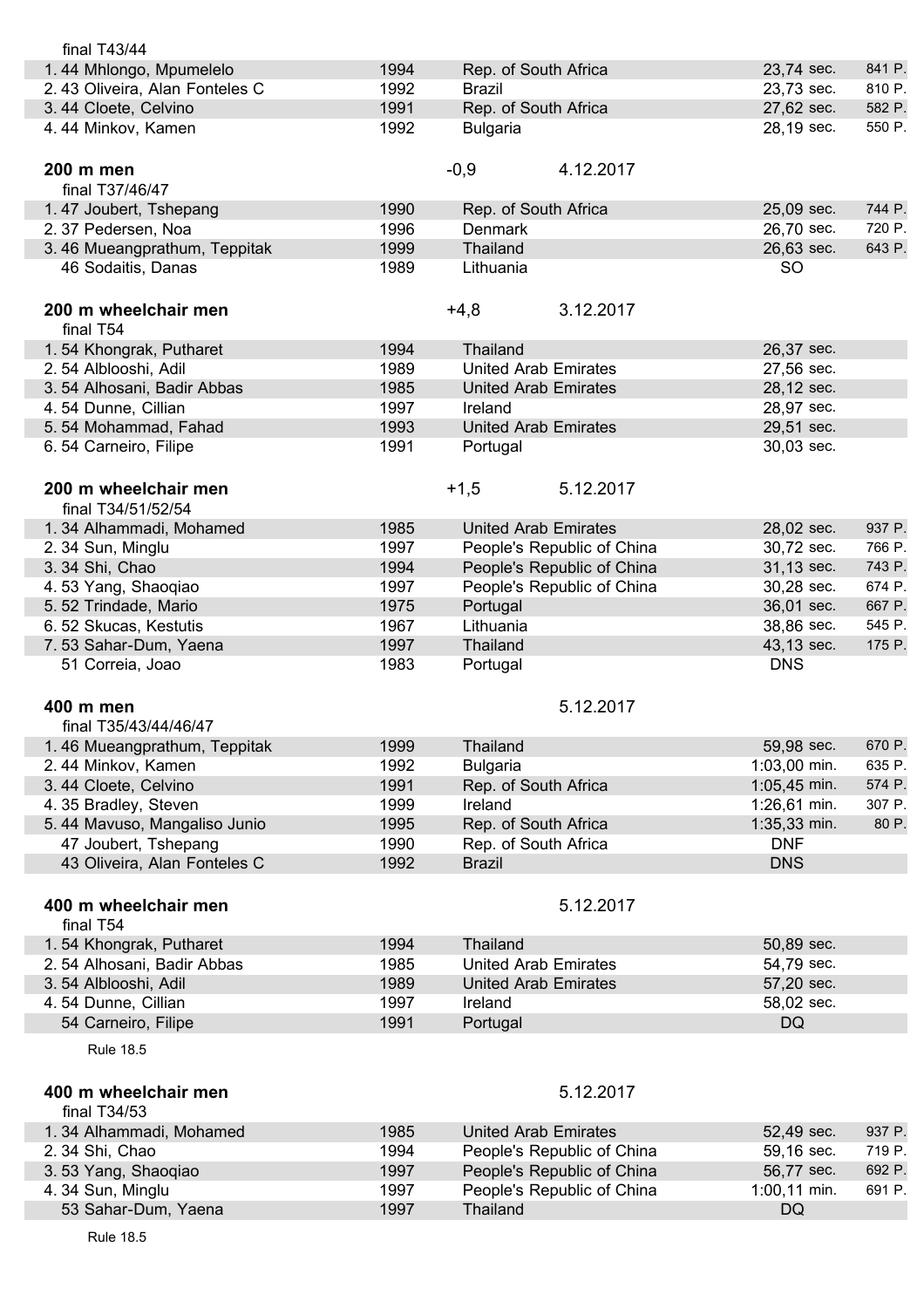| 400 m wheelchair men<br>final T51/52       |         |         |                |                |         |   |         |    |       |                                                                             |    |         | 4.12.2017 |            |      |       |   |            |             |                |         |
|--------------------------------------------|---------|---------|----------------|----------------|---------|---|---------|----|-------|-----------------------------------------------------------------------------|----|---------|-----------|------------|------|-------|---|------------|-------------|----------------|---------|
| 1.51 Mestre, Helder                        |         |         |                |                |         |   | 1967    |    |       | Portugal                                                                    |    |         |           |            |      |       |   |            |             | 1:30,48 min.   | 804 P.  |
| 2.52 Skucas, Kestutis                      |         |         |                |                |         |   | 1967    |    |       | Lithuania                                                                   |    |         |           |            |      |       |   |            |             | 1:09,27 min.   | 661 P.  |
| 3.52 Trindade, Mario                       |         |         |                |                |         |   | 1975    |    |       | Portugal                                                                    |    |         |           |            |      |       |   |            |             | $1:10,43$ min. | 634 P.  |
|                                            |         |         |                |                |         |   |         |    |       |                                                                             |    |         |           |            |      |       |   |            |             |                |         |
| 800 m men<br>final T35/42/46               |         |         |                |                |         |   |         |    |       |                                                                             |    |         | 3.12.2017 |            |      |       |   |            |             |                |         |
| 1.42 Mahlangu, Ntando                      |         |         |                |                |         |   | 2002    |    |       | Rep. of South Africa                                                        |    |         |           |            |      |       |   |            |             | 1:58,84 min.   | 1132 P. |
| 2.46 Reis de Sousa, Yagonny                |         |         |                |                |         |   | 1992    |    |       | <b>Brazil</b>                                                               |    |         |           |            |      |       |   |            |             | 1:59,46 min.   | 872 P.  |
| 3.35 Bradley, Steven                       |         |         |                |                |         |   | 1999    |    |       | Ireland                                                                     |    |         |           |            |      |       |   |            |             | 3:23,59 min.   | 468 P.  |
| new World record by Ntando Mahlangu        |         |         |                |                |         |   |         |    |       |                                                                             |    |         |           |            |      |       |   |            |             |                |         |
| 800 m wheelchair men<br>final T34/51/53/54 |         |         |                |                |         |   |         |    |       |                                                                             |    |         | 4.12.2017 |            |      |       |   |            |             |                |         |
| 1.34 Alhammadi, Mohamed                    |         |         |                |                |         |   | 1985    |    |       | <b>United Arab Emirates</b>                                                 |    |         |           |            |      |       |   |            |             | 1:49,52 min.   | 888 P.  |
| 2.51 Mestre, Helder                        |         |         |                |                |         |   | 1967    |    |       | Portugal                                                                    |    |         |           |            |      |       |   |            |             | 2:55,64 min.   | 823 P.  |
| 3.54 Khongrak, Putharet                    |         |         |                |                |         |   | 1994    |    |       | <b>Thailand</b>                                                             |    |         |           |            |      |       |   |            |             | 1:49,10 min.   | 741 P.  |
| 4.54 Alhosani, Badir Abbas                 |         |         |                |                |         |   | 1985    |    |       | <b>United Arab Emirates</b>                                                 |    |         |           |            |      |       |   |            |             | 1:49,97 min.   | 727 P.  |
| 5.54 Dunne, Cillian                        |         |         |                |                |         |   | 1997    |    |       | Ireland                                                                     |    |         |           |            |      |       |   |            |             | 2:01,42 min.   | 564 P.  |
| 6.53 Sahar-Dum, Yaena                      |         |         |                |                |         |   | 1997    |    |       | Thailand                                                                    |    |         |           |            |      |       |   |            |             | 2:18,98 min.   | 416 P.  |
| 7.54 Neto, Rafael                          |         |         |                |                |         |   | 2003    |    |       | Portugal                                                                    |    |         |           |            |      |       |   |            |             | $2:16,15$ min. | 395 P.  |
| 8.54 Putt, Oisin                           |         |         |                |                |         |   | 2002    |    |       | Ireland                                                                     |    |         |           |            |      |       |   |            |             | 2:32,32 min.   | 247 P.  |
| 9.54 Sriwankum, Somprasong                 |         |         |                |                |         |   | 2001    |    |       | Thailand                                                                    |    |         |           |            |      |       |   |            |             | 2:41,29 min.   | 177 P.  |
|                                            |         |         |                |                |         |   |         |    |       |                                                                             |    |         |           |            |      |       |   |            |             |                |         |
| 1500 m wheelchair men<br>final T34/5/52/54 |         |         |                |                |         |   |         |    |       |                                                                             |    |         | 3.12.2017 |            |      |       |   |            |             |                |         |
| 1.51 Mestre, Helder                        |         |         |                |                |         |   | 1967    |    |       | Portugal                                                                    |    |         |           |            |      |       |   |            |             | 5:26,23 min.   | 848 P.  |
| 2.34 Alhammadi, Mohamed                    |         |         |                |                |         |   | 1985    |    |       | <b>United Arab Emirates</b>                                                 |    |         |           |            |      |       |   |            |             | 3:26,02 min.   | 843 P.  |
| 3.54 Khongrak, Putharet                    |         |         |                |                |         |   | 1994    |    |       | Thailand                                                                    |    |         |           |            |      |       |   |            |             | 3:25,97 min.   | 760 P.  |
| 4.54 Alhosani, Badir Abbas                 |         |         |                |                |         |   | 1985    |    |       | <b>United Arab Emirates</b>                                                 |    |         |           |            |      |       |   |            |             | 3:26,61 min.   | 754 P.  |
| 5.54 de Melo, Leonardo                     |         |         |                |                |         |   | 1995    |    |       | <b>Brazil</b>                                                               |    |         |           |            |      |       |   |            |             | 3:30,70 min.   | 720 P.  |
| 6.52 Skucas, Kestutis                      |         |         |                |                |         |   | 1967    |    |       | Lithuania                                                                   |    |         |           |            |      |       |   |            |             | 5:10,54 min.   | 436 P.  |
| 7.54 Dunne, Cillian                        |         |         |                |                |         |   | 1997    |    |       | Ireland                                                                     |    |         |           |            |      |       |   |            |             | 4:39,08 min.   | 299 P.  |
| 8.54 Putt, Oisin                           |         |         |                |                |         |   | 2002    |    |       | Ireland                                                                     |    |         |           |            |      |       |   |            |             | 4:52,76 min.   | 238 P.  |
| new Asian record by Mohamed Alhammadi      |         |         |                |                |         |   |         |    |       |                                                                             |    |         |           |            |      |       |   |            |             |                |         |
| 5000 m wheelchair men<br>final T51/54      |         |         |                |                |         |   |         |    |       |                                                                             |    |         | 5.12.2017 |            |      |       |   |            |             |                |         |
| 1.51 Mestre, Helder                        |         |         |                |                |         |   | 1967    |    |       | Portugal                                                                    |    |         |           |            |      |       |   |            |             | 18:14,83 min.  | 839 P.  |
| 2.54 Alhosani, Badir Abbas                 |         |         |                |                |         |   | 1985    |    |       | <b>United Arab Emirates</b>                                                 |    |         |           |            |      |       |   |            |             | 11:52,89 min.  | 814 P.  |
| 3.54 de Melo, Leonardo                     |         |         |                |                |         |   | 1995    |    |       | <b>Brazil</b>                                                               |    |         |           |            |      |       |   |            |             | 12:32,97 min.  | 717 P.  |
| 4.54 Dunne, Cillian                        |         |         |                |                |         |   | 1997    |    |       | Ireland                                                                     |    |         |           |            |      |       |   |            |             | 15:05,94 min.  | 427 P.  |
| new European record by Helder Mestre       |         |         |                |                |         |   |         |    |       |                                                                             |    |         |           |            |      |       |   |            |             |                |         |
| high jump men<br>final $T42/44$            |         |         |                |                |         |   |         |    |       |                                                                             |    |         | 5.12.2017 |            |      |       |   |            |             |                |         |
| 1. Mavuso, Mangaliso Junio                 |         |         |                |                |         |   | 1995    |    |       | Rep. of South Africa                                                        |    |         |           |            |      |       |   |            | $1,34 \, m$ |                | 623 P.  |
| 2. Mabote, Puseletso                       |         |         |                |                |         |   | 2005    |    |       | Rep. of South Africa                                                        |    |         |           |            |      |       |   |            | $1,14 \; m$ |                | 610 P.  |
|                                            |         |         |                |                |         |   |         |    |       | 096 098 100 102 104 106 108 110 112 114 116 118 120 122 124 130 132 134 150 |    |         |           |            |      |       |   |            |             |                |         |
| 1. Mavuso                                  |         |         |                |                |         |   |         |    |       |                                                                             |    |         |           |            |      |       |   |            |             |                |         |
|                                            |         |         |                |                | o       | о | о       | о  | XXO O |                                                                             | xo | $\circ$ | XO        |            | xo o | XXO O | о | <b>XXX</b> |             |                |         |
| 2. Mabote                                  | $\circ$ | $\circ$ | $\mathsf{o}\,$ | $\mathsf{o}\,$ | $\circ$ | o | $\circ$ | XO | XO O  |                                                                             |    |         |           | <b>XXX</b> |      |       |   |            |             |                |         |
| long jump men<br>final T37/42/44/46/47     |         |         |                |                |         |   |         |    |       |                                                                             |    |         | 4.12.2017 |            |      |       |   |            |             |                |         |
| 1. Joubert, Tshepang                       |         |         |                |                |         |   | 1990    |    |       | Rep. of South Africa                                                        |    |         |           |            |      |       |   |            | $5,95 \; m$ |                | 818 P.  |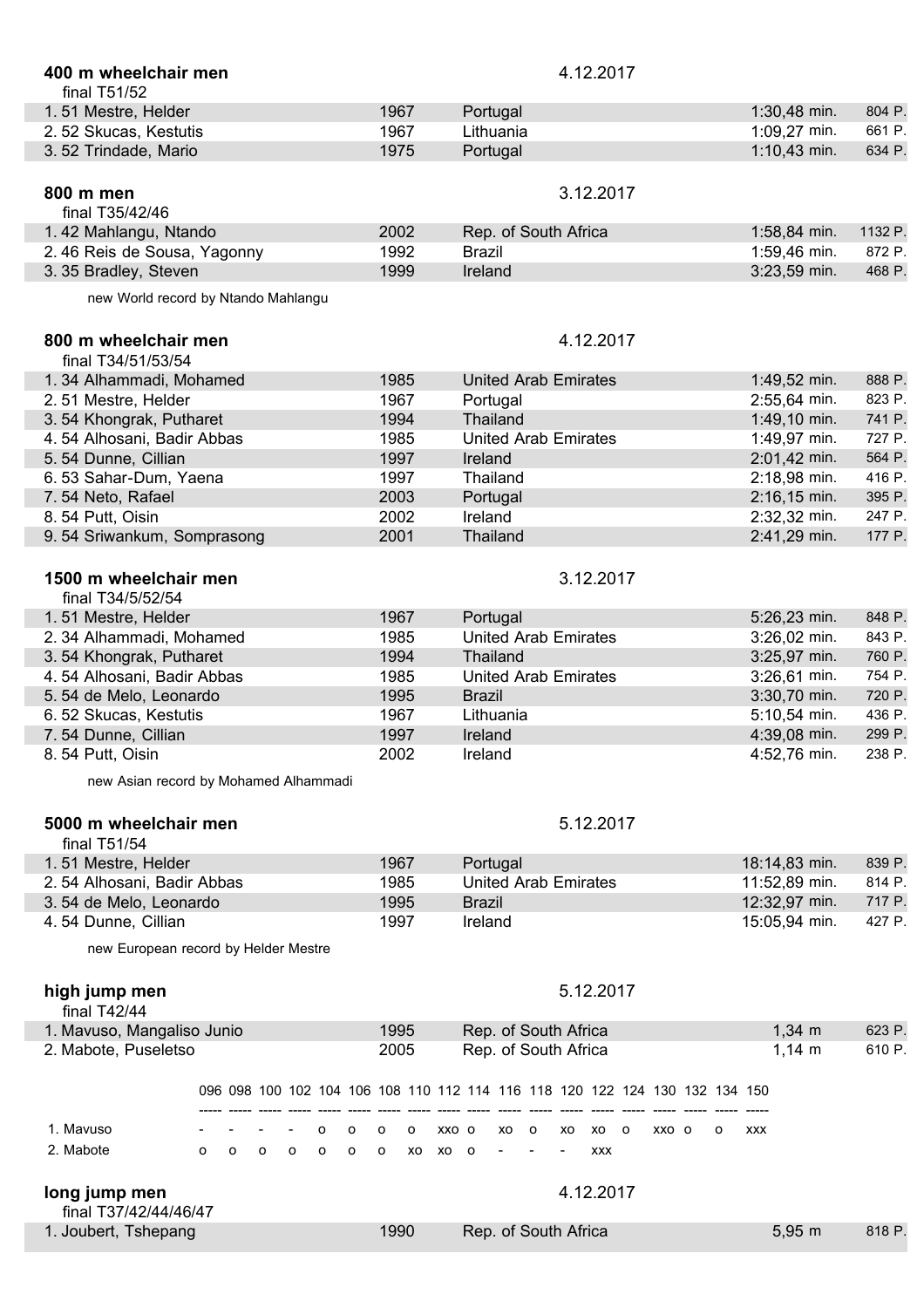| 5,95<br>$+0,5$                   | 5,82<br>$-0,2$            | 3,86<br>$+0,0$     | 5,47<br>$+0,2$             | 3,51<br>$+0,0$                | 5,48<br>$+0,4$     |                     |        |
|----------------------------------|---------------------------|--------------------|----------------------------|-------------------------------|--------------------|---------------------|--------|
| 2. Mhlongo, Mpumelelo            |                           |                    | 1994                       | Rep. of South Africa          |                    | $5,80 \; m$         | 730 P. |
| 5,80                             |                           |                    |                            |                               |                    |                     |        |
| $+0,0$                           |                           |                    |                            |                               |                    |                     |        |
| 3.46 Mueangprathum, Teppitak     |                           |                    | 1999                       | Thailand                      |                    | $5,17 \; m$         | 711 P. |
| 4,98<br>$-0,2$                   | 5,17<br>$+0,7$            |                    |                            |                               |                    |                     |        |
| 4. Goncalves Rodrigues, Vinicius |                           |                    | 1994                       | <b>Brazil</b>                 |                    | $4,55 \; m$         | 700 P. |
| 4,52                             | 4,55                      | 4,51               | $\pmb{\mathsf{X}}$         | 3,95                          | $\pmb{\chi}$       |                     |        |
| $+0,2$                           | $-0,1$                    | $+0,1$             |                            | $+0,1$                        |                    |                     |        |
| 5. Mavuso, Mangaliso Junio       |                           |                    | 1995                       | Rep. of South Africa          |                    | 4,36 m              | 549 P. |
| $\mathsf{x}$                     | $\boldsymbol{\mathsf{x}}$ | $\pmb{\mathsf{X}}$ | 4,24                       | 4,07                          | 4,36               |                     |        |
| Sodaitis, Danas                  |                           |                    | $+0,2$<br>1989             | $+0,3$<br>Lithuania           | $+0,0$             | <b>SO</b>           |        |
|                                  |                           |                    |                            |                               |                    |                     |        |
| shot put men                     |                           |                    |                            |                               | 5.12.2017          |                     |        |
| final $F42/44$                   |                           |                    |                            |                               |                    |                     |        |
| 1. Katanusic, Ivan               |                           |                    | 1991                       | Croatia                       |                    | $14,03 \; m$        | 834 P. |
| 14,00                            | $\boldsymbol{\mathsf{x}}$ | 14,03              | $\boldsymbol{\mathsf{X}}$  | $\mathsf{x}$                  | $\pmb{\mathsf{X}}$ |                     |        |
| 2. Slivar, Josip                 |                           |                    | 1970                       | Croatia                       |                    | 12,98 m             | 772 P. |
| 12,89<br>3. Butler, Anthony      | 12,55                     | 12,95              | 12,98<br>1975              | X<br>Rep. of South Africa     | 12,95              | $11,31 \text{ m}$   | 702 P. |
| 10,31                            | 11,06                     | 10,70              | 11,13                      | 11,31                         | 11,27              |                     |        |
| 4. Furstenberg, Frederick        |                           |                    | 1981                       | Rep. of South Africa          |                    | $10,71 \; m$        | 637 P. |
| 9,60                             | 10,17                     | 9,73               | 10,71                      | 10,07                         | 9,75               |                     |        |
| 5. Doherty, Thomas               |                           |                    | 1968                       | Ireland                       |                    | $5,26$ m            | 313 P. |
| 5,03<br>Burgers, Emile           | 5,23                      | 5,12               | 4,95<br>2003               | 4,91<br>Rep. of South Africa  | 5,26               | <b>DNS</b>          |        |
|                                  |                           |                    |                            |                               |                    |                     |        |
| shot put men                     |                           |                    |                            |                               | 5.12.2017          |                     |        |
| final F36/37/38                  |                           |                    |                            |                               |                    |                     |        |
| 1. Bilius, Mindaugas             |                           |                    | 1982                       | Lithuania                     |                    | 14,70 m             | 910 P. |
| 14,15                            | 14,31                     | 14,41              | 14,55                      | 14,70                         | 14,46              |                     |        |
| 2. Dundzys, Donatas<br>10,37     | 12,11                     | 12,56              | 1991                       | Lithuania                     |                    | $12,56 \, \text{m}$ | 777 P. |
| 3. Vidovic, Albin                |                           |                    | $\pmb{\mathsf{X}}$<br>1975 | $\pmb{\mathsf{X}}$<br>Croatia | $\pmb{\mathsf{x}}$ | 11,39 m             | 754 P. |
| 9,22                             | 11,39                     | 8,94               | 10,93                      | 10,39                         | 10,41              |                     |        |
| 4. Dukez, Luka                   |                           |                    | 1986                       | Croatia                       |                    | $7,21 \; m$         | 474 P. |
| 6,94                             | 6,94                      | 7,13               | 7,21                       | 7,06                          | 6,83               |                     |        |
| 5. Barry O Sullivan, Dale Adam   | 4,35                      |                    | 1998<br>4,30               | Ireland<br>4,12               | 4,37               | $4,61 \; m$         | 285 P. |
| 4,61                             |                           | 3,79               |                            |                               |                    |                     |        |
| shot put wheelch men             |                           |                    |                            |                               | 3.12.2017          |                     |        |
| final F32/33/52                  |                           |                    |                            |                               |                    |                     |        |
| 1. Deni Cerni, Deni              |                           |                    | 1993                       | Croatia                       |                    | 8,88 m              | 780 P. |
| 8,53                             | 8,59                      | 8,52               | 8,76                       | 8,88                          | 8,50               |                     |        |
| 2. Alhosani, Ahmed               |                           |                    | 1987                       | <b>United Arab Emirates</b>   |                    | 7,75 m              | 681 P. |
| 6,65<br>3. Cleare, Eoin          | 6,84                      | 7,00               | 7,37<br>1971               | 6,74<br>Ireland               | 7,75               | $6,95 \; m$         | 656 P. |
| 6,95                             | 6,18                      | 6,70               | 6,68                       | 6,71                          | 6,71               |                     |        |
| 4. Hudina, Slaven                |                           |                    | 1984                       | Croatia                       |                    | $6,92 \; m$         | 653 P. |
| 6,18                             | $\boldsymbol{\mathsf{x}}$ | 6,92               | $\pmb{\mathsf{X}}$         | X                             | 5,80               |                     |        |
| 5. Sandor, Velimir               |                           |                    | 1985                       | Croatia                       |                    | $6,03 \, m$         | 519 P. |
| 5,23                             | 5,60                      | 5,81               | 5,77                       | $\mathsf{x}$                  | 6,03               |                     |        |
| shot put wheelch men             |                           |                    |                            |                               | 4.12.2017          |                     |        |
| final F56/57                     |                           |                    |                            |                               |                    |                     |        |
| 1. Batista dos Santos, Claudiney |                           |                    | 1978                       | <b>Brazil</b>                 |                    | $11,43 \; m$        | 953 P. |
| 11,33                            | 10,88                     | 10,98              | 11,43                      | 10,51                         | 11,01              |                     |        |
| 2. Sunara, Pero                  |                           |                    | 1980                       | Croatia                       |                    | $10,57 \; m$        | 728 P. |
| 9,92<br>3.57 Strydom, Nicolaas   | 10,38                     | 10,29              | 10,33<br>1981              | 10,56<br>Rep. of South Africa | 10,57              | $10,42 \; m$        | 717 P. |
|                                  |                           |                    |                            |                               |                    |                     |        |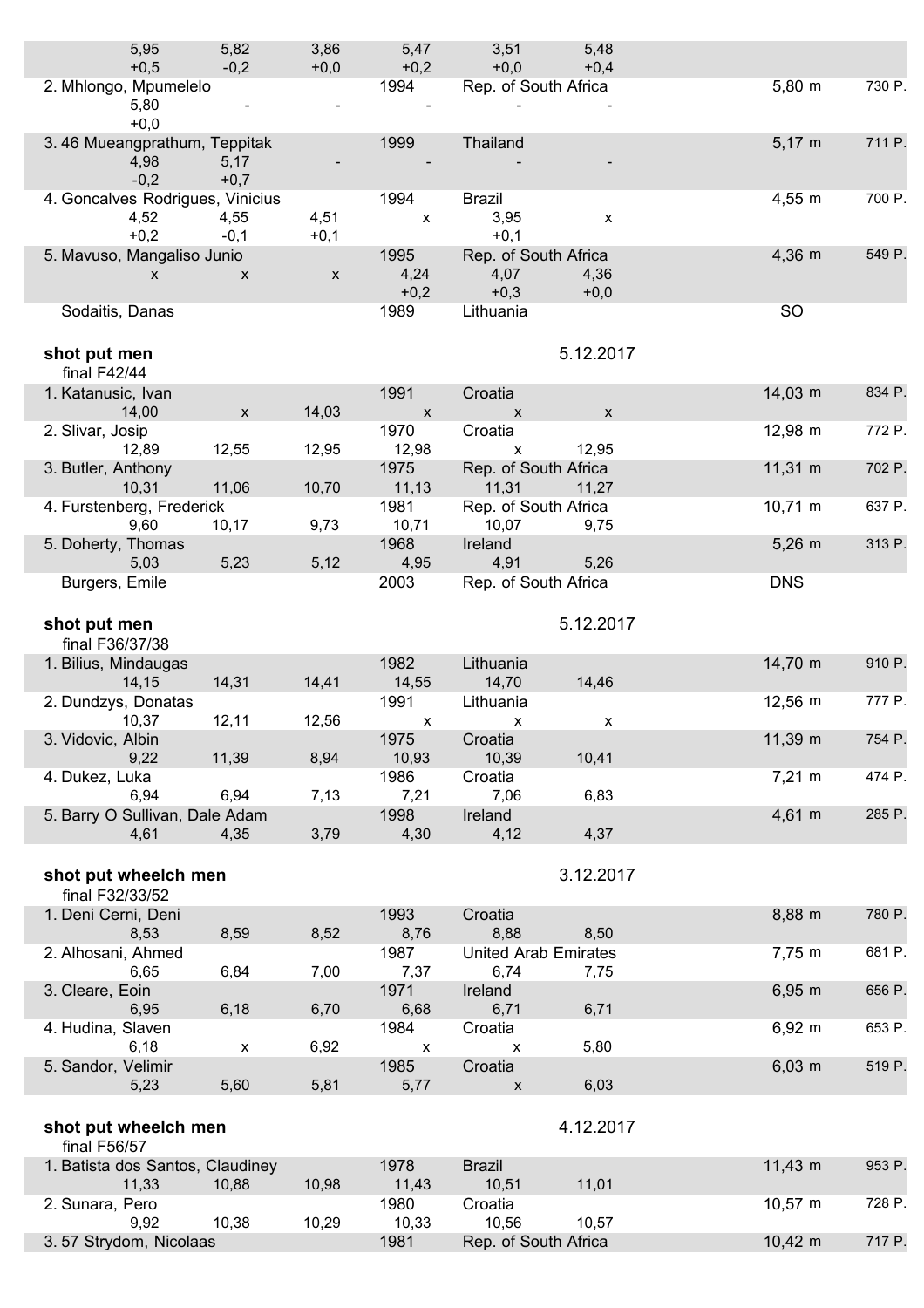| 8,98                                             | 10, 12             | 10,35              | 10,42                      | 10,02                                | 9,99                      |                     |        |
|--------------------------------------------------|--------------------|--------------------|----------------------------|--------------------------------------|---------------------------|---------------------|--------|
| 4. Lin, Lung-Fu                                  |                    |                    | 1981                       | Chinese Taipei                       |                           | $8,03 \, m$         | 553 P. |
| 7,74<br>5. Tenaijy, Jumah Saeed                  | 7,49               | 7,09               | 7,83<br>1979               | 7,36<br><b>United Arab Emirates</b>  | 8,03                      | $6,53 \; m$         | 544 P. |
| 4,50                                             | 5,35               | 6,27               | 5,84                       | 6,41                                 | 6,53                      |                     |        |
| 6. Morphew, David<br>6,56                        | 6,43               | 6,43               | 1973<br>5,92               | <b>Great Britain</b><br>6,65         | 6,34                      | $6,65 \; m$         | 458 P. |
| 7. O Neill, Cian Matthew                         |                    |                    | 1998                       | Ireland                              |                           | $5,25 \; m$         | 438 P. |
| 5,09                                             | 5,15               | 5,07               | 5,21                       | 5,22                                 | 5,25                      |                     |        |
| shot put wheelch men                             |                    |                    |                            |                                      | 3.12.2017                 |                     |        |
| final $F54/55$                                   |                    |                    |                            |                                      |                           |                     |        |
| 1. Verbavicius, Ramunas                          |                    |                    | 1986                       | Lithuania                            |                           | $9,64 \, m$         | 801 P. |
| 9,37<br>2. Tischler, Georg                       | 9,60               | 9,58               | 9,64<br>1961               | 9,58<br>Austria                      | 9,53                      | $8,65 \; m$         | 796 P. |
| 8,19                                             | 8,17               | 8,46               | 8,65                       | 8,46                                 | 8,27                      |                     |        |
| 3. Nobbs, Daniel                                 |                    |                    | 1997                       | <b>Great Britain</b>                 |                           | 8,64 m              | 795 P. |
| 8,21<br>4. Rodrigues, Jose                       | 8,49               | 8,64               | 8,43<br>1970               | 8,59<br><b>Brazil</b>                | 8,62                      | $7,18 \; m$         | 660 P. |
| 7,03                                             | 6,97               | 7,06               | 7,18                       | 6,56                                 | 7,13                      |                     |        |
| 5. Mesbahi, Abdulla                              |                    |                    | 1985                       | <b>United Arab Emirates</b>          |                           | $6,15 \; m$         | 566 P. |
| 6,15                                             | 5,94               | 6,03               | 5,84                       | 5,92                                 | 6,09                      |                     |        |
| discus men                                       |                    |                    |                            |                                      | 3.12.2017                 |                     |        |
| final F35/37/46                                  |                    |                    |                            |                                      |                           |                     |        |
| 1. Bilius, Mindaugas                             |                    |                    | 1982                       | Lithuania                            |                           | $50,03 \, \text{m}$ | 901 P. |
| 45,91<br>2. Dundzys, Donatas                     | 48,12              | 48,72              | $\pmb{\mathsf{X}}$<br>1991 | 49,29<br>Lithuania                   | 50,03                     | 41,54 m             | 748 P. |
| 39,64                                            | 38,98              | 40,09              | 41,54                      | 39,33                                | 39,69                     |                     |        |
| 3. Ryan, Cathal James<br>27,10                   | 25,90              | 24,85              | 2000<br>28,85              | Ireland<br>$\boldsymbol{\mathsf{X}}$ | 26,79                     | 28,85 m             | 571 P. |
| 4. Barry O Sullivan, Dale Adam                   |                    |                    | 1998                       | Ireland                              |                           | 15.05 m             | 271 P. |
| 13,06                                            | X                  | 14,12              | 12,89                      | 13,95                                | 15,05                     |                     |        |
| 5. Bradley, Steven<br>13,16                      | 13,31              | $\mathsf{x}$       | 1999<br>14,55              | Ireland<br>13,15                     | 14,00                     | $14,55 \; m$        | 268 P. |
|                                                  |                    |                    |                            |                                      |                           |                     |        |
| discus men                                       |                    |                    |                            |                                      | 4.12.2017                 |                     |        |
| final $F42/44$                                   |                    |                    |                            |                                      |                           |                     |        |
| 1. Katanusic, Ivan<br>38,04                      | 39,13              | 42,83              | 1991<br>44,98              | Croatia<br>50,40                     | 49,64                     | $50,40 \; m$        | 801 P. |
| 2. Slivar, Josip                                 |                    |                    | 1970                       | Croatia                              |                           | 45,85 m             | 729 P. |
| X                                                | 42,60              | 39,54              | 45,85<br>1994              | 43,76<br>Estonia                     | 45,29                     | 44,59 m             | 709 P. |
| 3. Joesaar, Egert<br>42,23                       | $\pmb{\mathsf{X}}$ | $\pmb{\mathsf{X}}$ | 44,44                      | 44,59                                | 44,43                     |                     |        |
| 4. Butler, Anthony                               |                    |                    | 1975                       | Rep. of South Africa                 |                           | 28,78 m             | 569 P. |
| x<br>5. Furstenberg, Frederick                   | 25,17              | 26,86              | 28,78<br>1981              | 28,15<br>Rep. of South Africa        | 27,25                     | $30,60 \, \text{m}$ | 486 P. |
| 30,60                                            | $\mathsf{X}$       | $\pmb{\mathsf{X}}$ | 27,06                      | 26,42                                | $\boldsymbol{\mathsf{x}}$ |                     |        |
| 6. Burgers, Emile                                |                    |                    | 2003                       | Rep. of South Africa                 |                           | $21,94 \, m$        | 349 P. |
| 21,94<br>7. Doherty, Thomas                      | 19,20              | 18,57              | 20,07<br>1968              | $\pmb{\mathsf{X}}$<br>Ireland        | 20,77                     | $16,03 \; m$        | 254 P. |
| 14,16                                            | 14,80              | 15,61              | 15,28                      | 14,71                                | 16,03                     |                     |        |
|                                                  |                    |                    |                            |                                      |                           |                     |        |
| discus wheelchair men                            |                    |                    |                            |                                      | 5.12.2017                 |                     |        |
| final F56/57<br>1. Batista dos Santos, Claudiney |                    |                    | 1978                       | <b>Brazil</b>                        |                           | 43,97 m             | 979 P. |
| 42,92                                            | 42,97              | $\mathsf X$        | 43,42                      | 43,97                                | 41,39                     |                     |        |
| 2.57 Strydom, Nicolaas<br>32,64                  | 28,50              | 34,75              | 1981<br>32,00              | Rep. of South Africa<br>25,95        | 34,22                     | 34,75 m             | 750 P. |
| 3. Lin, Lung-Fu                                  |                    |                    | 1981                       | Chinese Taipei                       |                           | $30,94 \, m$        | 668 P. |
| 30,94                                            | X                  | 29,94              | $\boldsymbol{\mathsf{X}}$  | $\boldsymbol{\mathsf{X}}$            | $\mathsf X$               |                     |        |

4. Tenaijy, Jumah Saeed 1979 United Arab Emirates 26,17 m 582 P.

x 25,32 x 26,01 26,17 x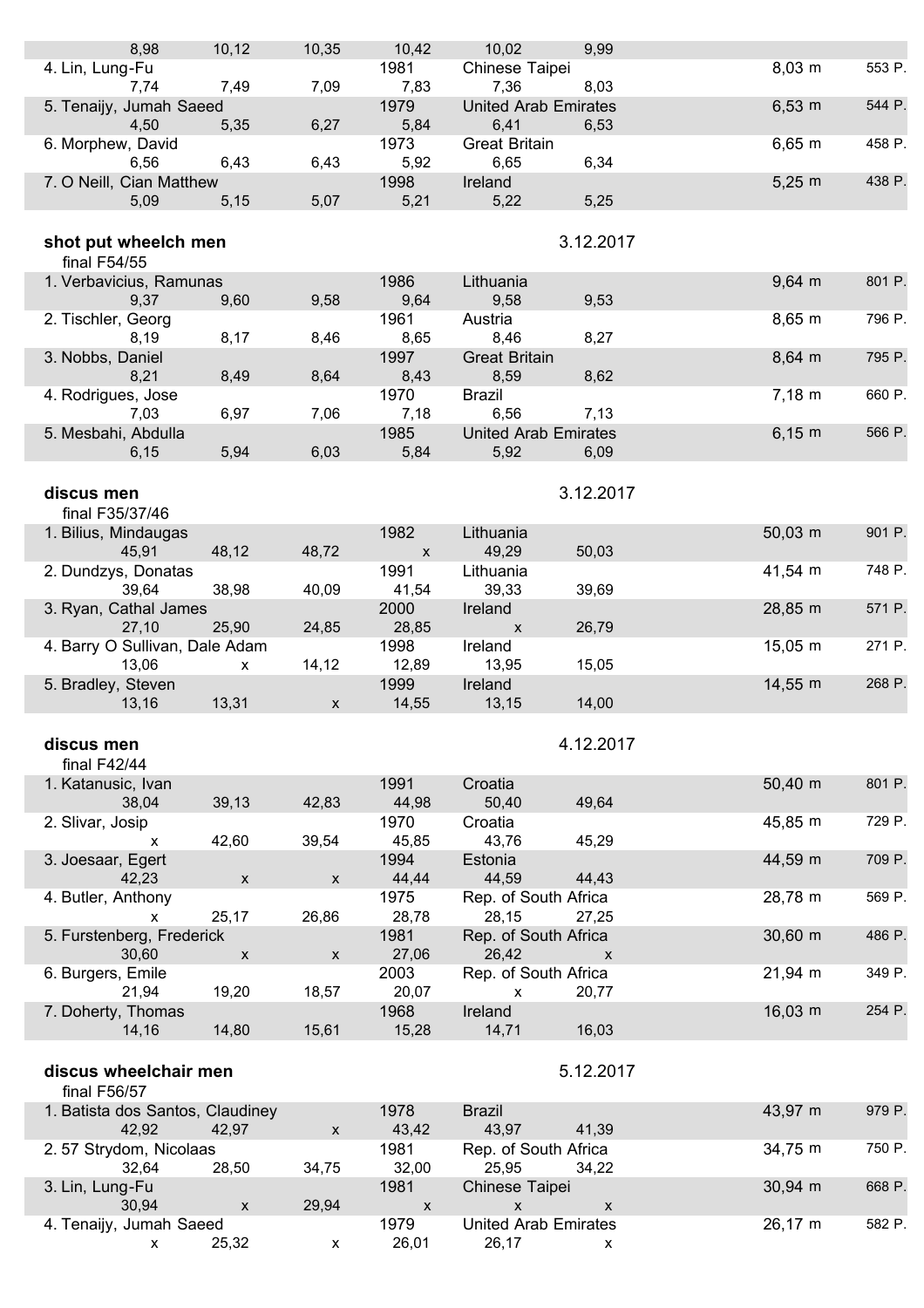| 5. O Neill, Cian Matthew<br>21,65                   | 20,16              | 21,34              | 1998<br>22,80                     | Ireland<br>21,85                           | 22,69              | 22,80 m             | 507 P.  |
|-----------------------------------------------------|--------------------|--------------------|-----------------------------------|--------------------------------------------|--------------------|---------------------|---------|
| 6. Mc Carthy, Dylan<br>21,43                        | 19,99              | 22,81              | 2001<br>$\boldsymbol{\mathsf{x}}$ | Ireland<br>21,21                           | X                  | 22,81 m             | 492 P.  |
| 7. Morphew, David<br>17,49                          | 18,57              | 15,78              | 1973<br>18,95                     | <b>Great Britain</b><br>20,13              | 21,18              | $21,18 \; m$        | 457 P.  |
| 8.57 Curran, Shane<br>X                             | 9,26               | 10,48              | 2001<br>$\mathsf{x}$              | Ireland<br>9,70                            | X                  | $10,48 \; m$        | 226 P.  |
| discus wheelchair men<br>final F32/51/52            |                    |                    |                                   |                                            | 4.12.2017          |                     |         |
| 1. Sandor, Velimir<br>$\mathsf{x}$                  | 17,49              | 16,70              | 1985<br>$\mathsf{X}$              | Croatia<br>17,59                           | 16,82              | 17,59 m             | 773 P.  |
| 2. Skucas, Kestutis<br>16,41                        | x                  | x                  | 1967<br>15,24                     | Lithuania<br>16,44                         | 16,81              | $16,81 \; m$        | 738 P.  |
| 3. Matic, Miroslav<br>$\mathsf{x}$                  | $\mathsf{x}$       | $\mathsf{x}$       | 1967<br>$\boldsymbol{\mathsf{x}}$ | Croatia<br>9,25                            | $\mathsf X$        | $9,25 \; m$         | 702 P.  |
| 4. Cleare, Eoin<br>8,24                             | 9,27               | 9,20               | 1971<br>9,69                      | Ireland<br>9,19                            | $\pmb{\mathsf{x}}$ | $9,69 \, \text{m}$  | 526 P.  |
| discus wheelchair men                               |                    |                    |                                   |                                            | 5.12.2017          |                     |         |
| final F33/54/55<br>1. Alhosani, Ahmed               |                    |                    | 1987                              | <b>United Arab Emirates</b>                |                    | 23,83 m             | 873 P.  |
| 23,83<br>2. Verbavicius, Ramunas                    | 23,68              | $\mathsf X$        | 18,70<br>1986                     | $\mathsf{X}$<br>Lithuania                  | $\mathsf{x}$       | 28,59 m             | 765 P.  |
| 28,59                                               | 26,17              | 25,52              | 26,85                             | 23,46                                      | X                  |                     |         |
| 3. Deni Cerni, Deni<br>$\mathsf{x}$                 | 17,41              | 18,66              | 1993<br>19,29                     | Croatia<br>19,18                           | 20,20              | $20,20 \, \text{m}$ | 740 P.  |
| 4. Rodrigues, Jose<br>X                             | x                  | 16,48              | 1970<br>$\boldsymbol{\mathsf{x}}$ | <b>Brazil</b><br>21,95                     | 21,64              | $21,95 \; m$        | 651 P.  |
|                                                     |                    |                    |                                   |                                            |                    |                     |         |
| 5. Mesbahi, Abdulla<br>X                            | $\mathsf{X}$       | $\pmb{\mathsf{X}}$ | 1985<br>X                         | <b>United Arab Emirates</b><br>19,28       | 19,42              | $19,42 \, m$        | 576 P.  |
| javelin men                                         |                    |                    |                                   |                                            | 3.12.2017          |                     |         |
| final F42/44<br>1. Butler, Anthony                  |                    |                    | 1975                              | Rep. of South Africa                       |                    | $31,91 \; m$        | 575 P.  |
| 27,46<br>2. Furstenberg, Frederick                  | 30,11              | 31,55              | 31,91<br>1981                     | $\mathsf X$<br>Rep. of South Africa        | 30,95              | $27,50 \, \text{m}$ | 489 P.  |
| 27,50<br>3. Doherty, Thomas                         | X                  | 26,84              | 24,86<br>1968                     | $\pmb{\mathsf{x}}$<br>Ireland              | 25,10              | $15,11 \; m$        | 268 P.  |
| 13,53                                               | 13,63              | 13,66              | 13,36                             | 14,96                                      | 15,11              |                     |         |
| javelin wheelchair men                              |                    |                    |                                   |                                            | 3.12.2017          |                     |         |
| final F55/56/57<br>1. Batista dos Santos, Claudiney |                    |                    | 1978                              | <b>Brazil</b>                              |                    | 41,13 m             | 1137 P. |
| 37,48<br>2. Nobre, Cicero                           | 39,96              | 38,99              | 39,60<br>1992                     | 38,74<br><b>Brazil</b>                     | 41,13              | 44,17 m             | 998 P.  |
| 42,43<br>3. Verbavicius, Ramunas                    | 42,38              | 44,17              | 43,12<br>1986                     | 42,33<br>Lithuania                         | 43,34              | $26,26$ m           | 825 P.  |
| 24,80<br>4. Maretic, Sven                           | 25,50              | 26,26              | $\pmb{\mathsf{X}}$<br>1989        | 23,95<br>Croatia                           | 25,30              | $21,50 \; m$        | 676 P.  |
| 19,49<br>5. Lin, Lung-Fu                            | 21,49              | 19,13              | 21,50<br>1981                     | 20,91<br>Chinese Taipei                    | 21,30              | 27,24 m             | 615 P.  |
| 25,59<br>6. Sunara, Pero                            | 27,24              | 26,11              | 26,84<br>1980                     | 26,20<br>Croatia                           | 26,90              | 25,80 m             | 583 P.  |
| 23,71<br>7.57 Strydom, Nicolaas                     | 24,73              | 23,30              | 25,80<br>1981                     | X<br>Rep. of South Africa                  | 25,60              | 24,04 m             | 543 P.  |
| 24,04<br>8. Morphew, David                          | $\pmb{\mathsf{X}}$ | 23,36              | $\boldsymbol{\mathsf{X}}$<br>1973 | $\pmb{\mathsf{x}}$<br><b>Great Britain</b> | 23,34              | $15,77 \; m$        | 356 P.  |

### **javelin wheelchair men** 4.12.2017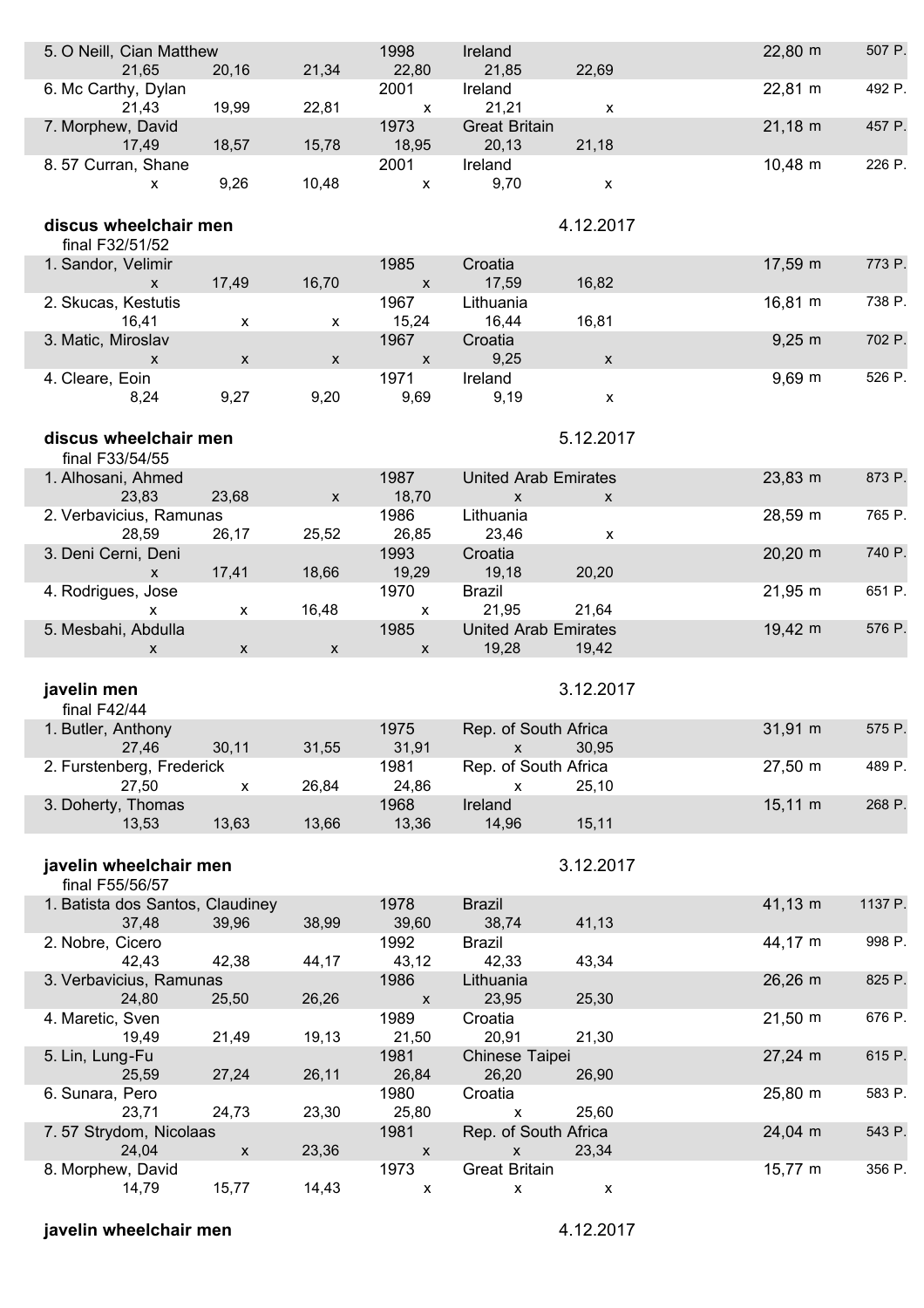| final F33/52/54                |       |       |                    |                             |                    |                     |        |
|--------------------------------|-------|-------|--------------------|-----------------------------|--------------------|---------------------|--------|
| 1. Rodrigues, Jose             |       |       | 1970               | <b>Brazil</b>               |                    | 23,16 m             | 800 P. |
| 20,98                          | 21,58 | 20,54 | 22,22              | 23,16                       | 22,70              |                     |        |
| 2. Nobbs, Daniel               |       |       | 1997               | <b>Great Britain</b>        |                    | $22,02 \, \text{m}$ | 761 P. |
| 20,35                          | 20,25 | 21,19 | 20,91              | 21,63                       | 22,02              |                     |        |
| 3. Tischler, Georg             |       |       | 1961               | Austria                     |                    | 20,09 m             | 694 P. |
| 17,78                          | 17,92 | 20,09 | 19,89              | 19,04                       | 19,45              |                     |        |
| 4. Mesbahi, Abdulla            |       |       | 1985               | <b>United Arab Emirates</b> |                    | 17,80 m             | 615 P. |
| 17,46                          | 17,19 | 16,67 | $\pmb{\mathsf{X}}$ | 17,16                       | 17,80              |                     |        |
| 5. Alhosani, Ahmed             |       |       | 1987               | <b>United Arab Emirates</b> |                    | $16, 12 \text{ m}$  | 597 P. |
| X                              | 16,03 | 15,34 | $\pmb{\mathsf{X}}$ | 16,12                       | $\pmb{\mathsf{X}}$ |                     |        |
| 6. Sandor, Velimir             |       |       | 1985               | Croatia                     |                    | 9,74 m              | 524 P. |
| 9,37                           | 9,68  | 9,74  | 9,62               | $\pmb{\mathsf{X}}$          | 9,26               |                     |        |
|                                |       |       |                    |                             |                    |                     |        |
| club 397g men                  |       |       |                    |                             | 4.12.2017          |                     |        |
| final F51                      |       |       |                    |                             |                    |                     |        |
| 1. Halas, Radovan              |       |       | 1990               | Croatia                     |                    | 20,88 m             |        |
| 20,39                          | 19,73 | 20,88 | 20,35              | 20,09                       | 20,63              |                     |        |
| 2. Matic, Miroslav             |       |       | 1967               | Croatia                     |                    | 20,84 m             |        |
| 20,84                          | 20,28 | 20,55 | 18,26              | X                           | 20,29              |                     |        |
|                                |       |       |                    |                             |                    |                     |        |
| U20 male                       |       |       |                    |                             |                    |                     |        |
|                                |       |       |                    |                             |                    |                     |        |
| javelin U 20 m                 |       |       |                    |                             | 4.12.2017          |                     |        |
| final F35/37/44/46             |       |       |                    |                             |                    |                     |        |
| 1. Burgers, Emile              |       |       | 2003               | Rep. of South Africa        |                    | 34,78 m             | 618 P. |
| 29,88                          | 30,22 | 31,49 | 34,57              | 34,78                       | 32,41              |                     |        |
| 2. Ryan, Cathal James          |       |       | 2000               | Ireland                     |                    | 32,30 m             | 529 P. |
| 28,04                          | 29,28 | 30,68 | 31,73              | 30,47                       | 32,30              |                     |        |
| 3. Barry O Sullivan, Dale Adam |       |       | 1998               | Ireland                     |                    | 13,38 m             | 250 P. |
| 13,38                          | 12,25 | 11,57 | 11,83              | 11,25                       | 12, 13             |                     |        |
| 4. Bradley, Steven             |       | 10,24 | 1999               | Ireland                     | 11,01              | 11,82 m             | 210 P. |
| X                              | 11,82 |       | 10,89              | 11,40                       |                    |                     |        |
|                                |       |       |                    |                             |                    |                     |        |
| javelin wheelchair U 20 m      |       |       |                    |                             | 3.12.2017          |                     |        |
| final F56/57                   |       |       |                    |                             |                    |                     |        |
| 1. O Neill, Cian Matthew       |       |       | 1998               | Ireland                     |                    | 16,87 m             | 466 P. |
| 15,14                          | 15,24 | 15,33 | 16,87              | X                           | 14,42              | $15,19 \; m$        | 343 P. |
| 2. Mc Carthy, Dylan            |       |       | 2001               | Ireland                     |                    |                     |        |
| 13,19<br>3.57 Curran, Shane    | 15,19 | 14,98 | 14,89<br>2001      | 14,77<br>Ireland            | 13,50              | 10,78 m             | 243 P. |
| 9,50                           | 9,07  | 8,96  | 10,78              | 8,58                        | 8,57               |                     |        |
| 4.57 Putt, Oisin               |       |       | 2002               | Ireland                     |                    | $6,80 \; m$         | 153 P. |
| x                              | X     | X     | 6,29               | 6,80                        | 6,76               |                     |        |
|                                |       |       |                    |                             |                    |                     |        |
|                                |       |       |                    |                             |                    |                     |        |
| U18 male                       |       |       |                    |                             |                    |                     |        |
| 100 m U 18 m                   |       |       |                    | $+0,8$                      | 5.12.2017          |                     |        |
| final T37/38/42-46             |       |       |                    |                             |                    |                     |        |
| 1.42 Mahlangu, Ntando          |       |       | 2002               | Rep. of South Africa        |                    | 12,44 sec.          | 954 P. |
| 2.44 Kotcharang, Denpoom       |       |       | 2000               | Thailand                    |                    | 12,43 sec.          | 728 P. |
| 3.46 Ryan, Cathal James        |       |       | 2000               | Ireland                     |                    | 12,65 sec.          | 716 P. |
| 4.37 Pentaras, Victoras        |       |       | 2000               | Cyprus                      |                    | 13,92 sec.          | 649 P. |
| 5.42 Mabote, Puseletso         |       |       | 2005               | Rep. of South Africa        |                    | 15,32 sec.          | 587 P. |
| 6.38 Phraekmuean, Siwa         |       |       | 2000               | Thailand                    |                    | 14,15 sec.          | 553 P. |
| 7.45 Pojai, Kitisak            |       |       | 2000               | Thailand                    |                    | 14,46 sec.          | 515 P. |
|                                |       |       |                    |                             |                    |                     |        |
| 100 m wheelchair U 18 m        |       |       |                    | $-2,4$                      | 4.12.2017          |                     |        |
| final T34/53/54                |       |       |                    |                             |                    |                     |        |
|                                |       |       |                    |                             |                    |                     |        |

1. 54 Neto, Rafael 2003 Portugal 17,71 sec. 565 P. 2. 54 Putt, Oisin 2002 Ireland 19,36 sec. 431 P.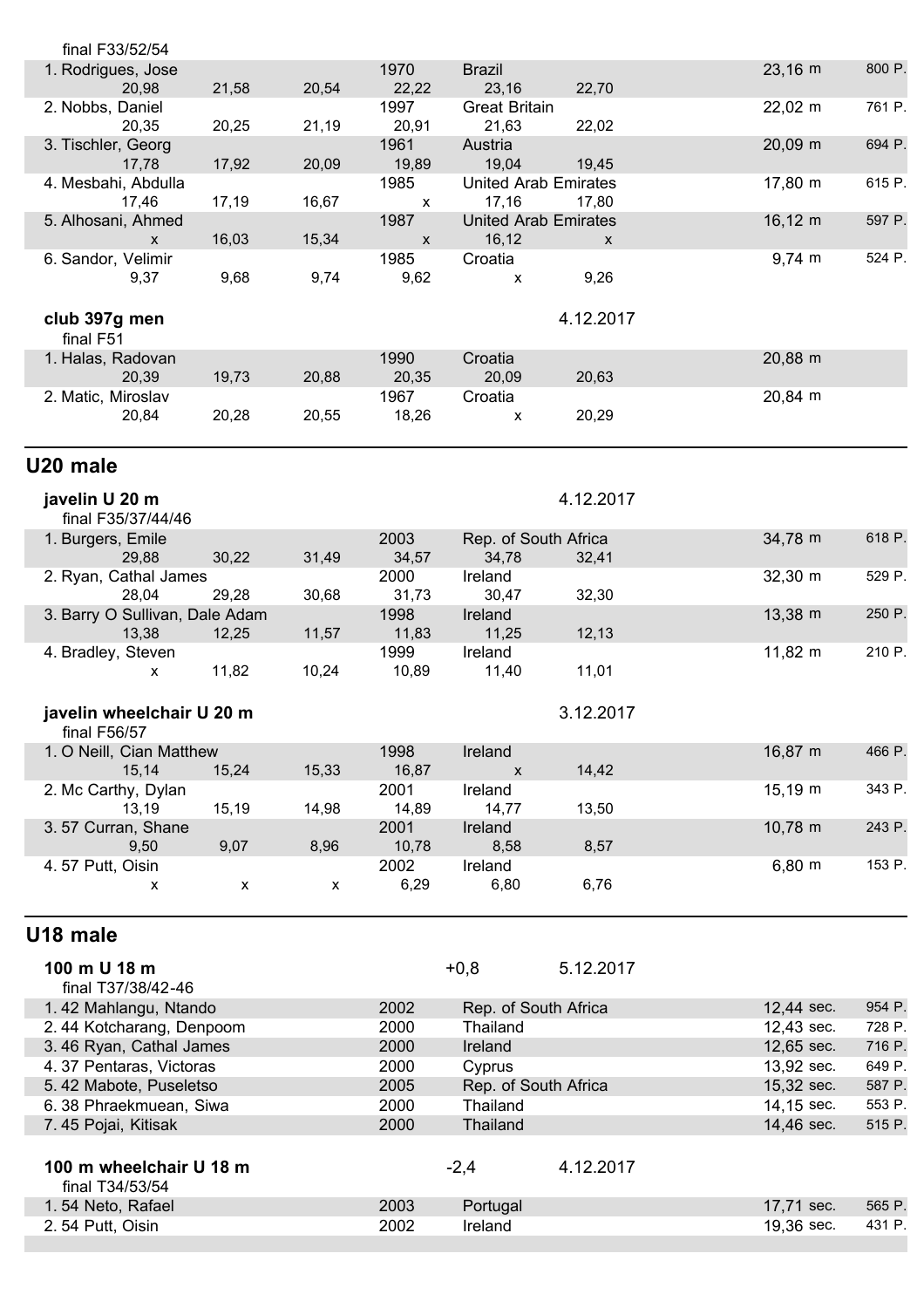| 3.54 Saewang, Natthapong              |                |                    | 2000               | Thailand                    |                    | 19,59 sec.         | 415 P. |
|---------------------------------------|----------------|--------------------|--------------------|-----------------------------|--------------------|--------------------|--------|
| 4.34 Alkindi, Abdulaziez              |                |                    | 2002               | <b>United Arab Emirates</b> |                    | 22,40 sec.         | 363 P. |
| 5.53 Ainkong, Damrongsak              |                |                    | 2004               | Thailand                    |                    | 23,04 sec.         | 255 P. |
| 6.54 Al Hajali, Najib                 |                |                    | 2003               | <b>IWAS</b>                 |                    | 30,87 sec.         |        |
|                                       |                |                    |                    |                             |                    |                    |        |
| 200 m U 18 m                          |                |                    |                    | $+2,3$                      | 3.12.2017          |                    |        |
| final T37/38/42/44/45                 |                |                    |                    |                             |                    |                    |        |
| 1.42 Mahlangu, Ntando                 |                |                    | 2002               | Rep. of South Africa        |                    | 23,98 sec.         | 966 P. |
| 2.44 Kotcharang, Denpoom              |                |                    | 2000               | Thailand                    |                    | 26,15 sec.         | 671 P. |
| 3.37 Pentaras, Victoras               |                |                    | 2000               | Cyprus                      |                    | 28,24 sec.         | 626 P. |
| 4.42 Mabote, Puseletso                |                |                    | 2005               | Rep. of South Africa        |                    | 30,29 sec.         | 556 P. |
| 5.38 Phraekmuean, Siwa                |                |                    | 2000               | Thailand                    |                    | 29,26 sec.         | 527 P. |
| 6.45 Pojai, Kitisak                   |                |                    | 2000               | Thailand                    |                    | 30,17 sec.         | 452 P. |
| 7.44 Burgers, Emile                   |                |                    | 2003               | Rep. of South Africa        |                    | 34,11 sec.         | 281 P. |
| 200 m wheelchair U 18 m               |                |                    |                    | $+0,3$                      | 3.12.2017          |                    |        |
| final T34/53/54                       |                |                    |                    |                             |                    |                    |        |
| 1.54 Neto, Rafael                     |                |                    | 2003               | Portugal                    |                    | 30,28 sec.         | 636 P. |
| 2.54 Saewang, Natthapong              |                |                    | 2000               | Thailand                    |                    | 33,47 sec.         | 480 P. |
| 3.54 Putt, Oisin                      |                |                    | 2002               | Ireland                     |                    | 34,54 sec.         | 434 P. |
| 4.34 Alkindi, Abdulaziez              |                |                    | 2002               | <b>United Arab Emirates</b> |                    | 38,74 sec.         | 401 P. |
| 5.53 Ainkong, Damrongsak              |                |                    | 2004               | Thailand                    |                    | 43,63 sec.         | 162 P. |
| 54 Al Hajali, Najib                   |                |                    | 2003               | <b>IWAS</b>                 |                    | DQ                 |        |
| <b>Rule 18.5</b>                      |                |                    |                    |                             |                    |                    |        |
|                                       |                |                    |                    |                             |                    |                    |        |
| 400 m U 18 m                          |                |                    |                    |                             | 4.12.2017          |                    |        |
| final T38/42/44/45                    |                |                    |                    |                             |                    |                    |        |
| 1.42 Mahlangu, Ntando                 |                |                    | 2002               | Rep. of South Africa        |                    | 52,59 sec.         | 898 P. |
| 2.44 Kotcharang, Denpoom              |                |                    | 2000               | Thailand                    |                    | $1:04,23$ min.     | 604 P. |
| 3.38 Phraekmuean, Siwa                |                |                    | 2000               | Thailand                    |                    | $1:11,40$ min.     | 428 P. |
| 4.45 Pojai, Kitisak                   |                |                    | 2000               | Thailand                    |                    | 1:09,43 min.       | 417 P. |
|                                       |                |                    |                    |                             |                    |                    |        |
| 400 m wheelchair U 18 m               |                |                    |                    |                             | 4.12.2017          |                    |        |
| final T34/53/54                       |                |                    |                    |                             |                    |                    |        |
| 1.54 Neto, Rafael                     |                |                    | 2003               | Portugal                    |                    | 1:00,73 min.       | 511 P. |
| 2.54 Saewang, Natthapong              |                |                    | 2000               | Thailand                    |                    | 1:07,39 min.       | 362 P. |
| 3.54 Putt, Oisin                      |                |                    | 2002               | Ireland                     |                    | 1:08,78 min.       | 334 P. |
| 4.34 Alkindi, Abdulaziez              |                |                    | 2002               | <b>United Arab Emirates</b> |                    | 1:20,06 min.       | 270 P. |
| 5.53 Ainkong, Damrongsak              |                |                    | 2004               | Thailand                    |                    | 1:19,75 min.       | 205 P. |
| 54 Sriwankum, Somprasong              |                |                    | 2001               | Thailand                    |                    | DQ                 |        |
| <b>Rule 18.5</b>                      |                |                    |                    |                             |                    |                    |        |
|                                       |                |                    |                    |                             |                    |                    |        |
| long jump U 18 m                      |                |                    |                    |                             | 5.12.2017          |                    |        |
| final T37/42744                       |                |                    |                    |                             |                    |                    |        |
| 1. Mahlangu, Ntando                   |                |                    | 2002               | Rep. of South Africa        |                    | $6,12 \; m$        | 941 P. |
| 6, 12<br>$+1,9$                       | 5,63<br>$+2,7$ | $\pmb{\mathsf{x}}$ | 5,55<br>$+2,2$     | 5,30<br>$+1,6$              | 5,09<br>$+0,1$     |                    |        |
| 2. Kotcharang, Denpoom                |                |                    | 2000               | Thailand                    |                    | 4,87 m             | 613 P. |
| 4,63                                  | 4,79           | 4,87               | X                  |                             |                    |                    |        |
| $+2,1$                                | $+2,0$         | $+2,1$             |                    |                             |                    |                    |        |
| 3. Burgers, Emile                     |                |                    | 2003               | Rep. of South Africa        |                    | $3,68 \, \text{m}$ | 463 P. |
| 3,46                                  | 3,68           | 3,67               | $\pmb{\mathsf{x}}$ | X                           | $\pmb{\mathsf{X}}$ |                    |        |
| $+2,0$                                | $+2,3$         | $+2,2$             |                    |                             |                    |                    |        |
| Pentaras, Victoras                    |                |                    | 2000               | Cyprus                      |                    | <b>DNS</b>         |        |
| new African record by Ntando Mahlangu |                |                    |                    |                             |                    |                    |        |
|                                       |                |                    |                    |                             |                    |                    |        |
| shot put wheelch U 18 m               |                |                    |                    |                             | 4.12.2017          |                    |        |
| final F57                             |                |                    |                    |                             |                    |                    |        |
| 1. Mc Carthy, Dylan                   |                |                    | 2001               | Ireland                     |                    | 7,40 m             |        |
| 6,73                                  | 7,06           | 7,11               | 7,22               | 7,06                        | 7,40               |                    |        |
|                                       |                |                    |                    |                             |                    |                    |        |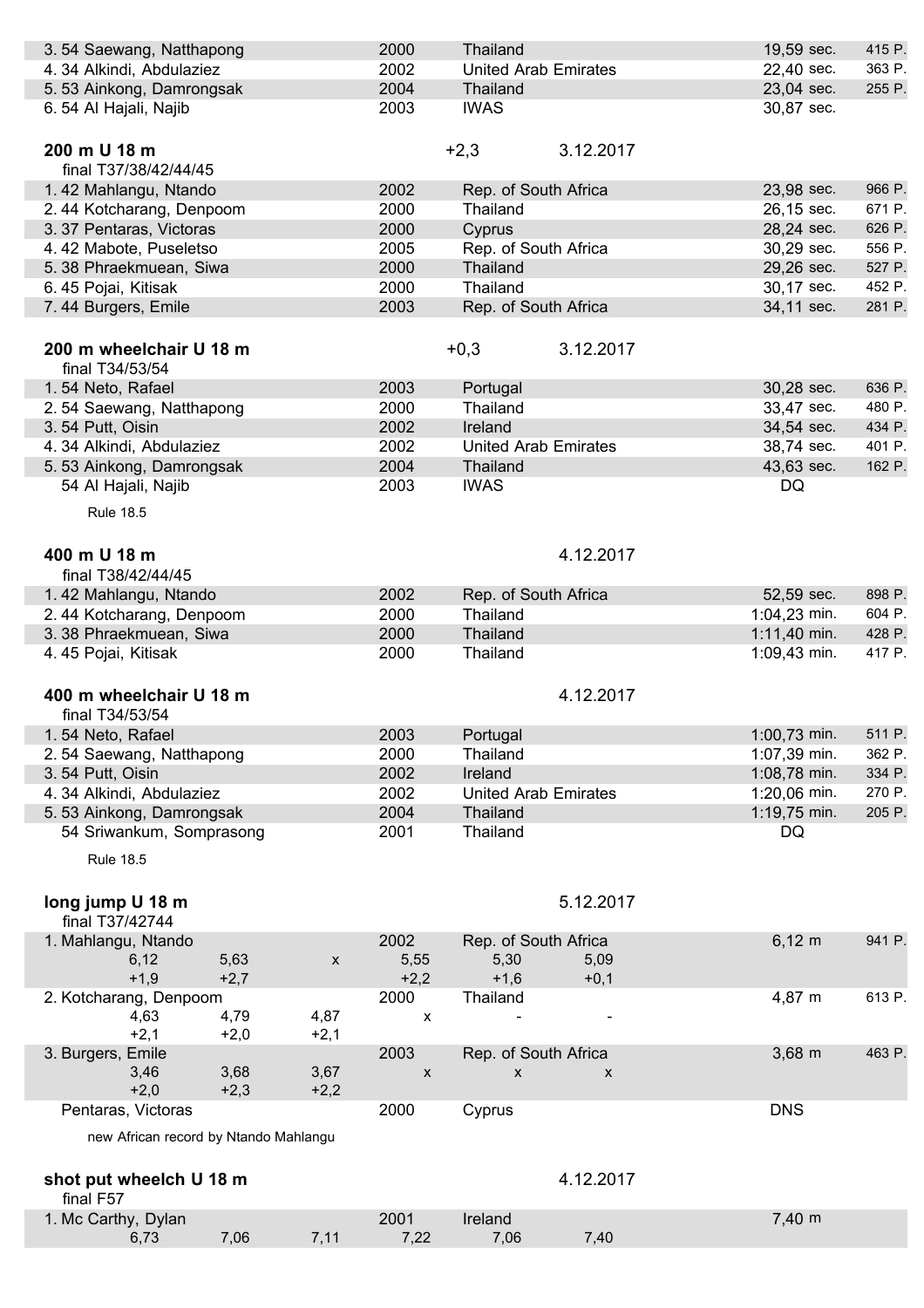| 2.57 Curran, Shane                        |                |                | 2001           | Ireland               |                            | $6,19 \; m$        |        |
|-------------------------------------------|----------------|----------------|----------------|-----------------------|----------------------------|--------------------|--------|
| 5,65                                      | 5,86           | 5,90           | 5,50           | 6,04                  | 6,19                       |                    |        |
| Women                                     |                |                |                |                       |                            |                    |        |
| 100 m women<br>final T35/38               |                |                |                | $+0,2$                | 5.12.2017                  |                    |        |
| 1.38 Hipolito, Veronica                   |                |                | 1996           | <b>Brazil</b>         |                            | 13,20 sec.         | 915 P. |
| 2.38 Adomaitiene, Ramune                  |                |                | 1968           | Lithuania             |                            | 15,49 sec.         | 632 P. |
| 3.35 Luxova, Anna                         |                |                | 1997           | <b>Czech Republic</b> |                            | 17,48 sec.         | 545 P. |
| 100 m wheelchair women<br>final T33/53/54 |                |                |                | $+1,9$                | 5.12.2017                  |                    |        |
| 1.53 Li, Yulian                           |                |                | 1985           |                       | People's Republic of China | 17,81 sec.         | 851 P. |
| 2.54 Fonseca Chaves, Maria de Fatima      |                |                | 1987           | <b>Brazil</b>         |                            | 18,25 sec.         | 772 P. |
| 3.54 Chen, Yu-Lien                        |                |                | 1981           | Chinese Taipei        |                            | 18,40 sec.         | 757 P. |
| 4.54 Patitang, Weerada                    |                |                | 1999           | Thailand              |                            | 20,59 sec.         | 570 P. |
| 5.33 Somers, Yasmin                       |                |                | 1999           | <b>Great Britain</b>  |                            | 26,29 sec.         | 513 P. |
| 200 m women<br>final T35/38/47            |                |                |                | $+1,8$                | 3.12.2017                  |                    |        |
| 1.38 Hipolito, Veronica                   |                |                | 1996           | <b>Brazil</b>         |                            | 28,06 sec.         | 885 P. |
| 2.47 Jakschova, Tereza                    |                |                | 1995           | <b>Czech Republic</b> |                            | 29,69 sec.         | 692 P. |
| 3.35 Luxova, Anna                         |                |                | 1997           | <b>Czech Republic</b> |                            | 36,82 sec.         | 546 P. |
| 200 m wheelchair women<br>final T34/53/54 |                |                |                | $+0,5$                | 4.12.2017                  |                    |        |
| 1.53 Li, Yulian                           |                |                | 1985           |                       | People's Republic of China | 33,01 sec.         | 751 P. |
| 2.54 Fonseca Chaves, Maria de Fatima      |                |                | 1987           | <b>Brazil</b>         |                            | 33,29 sec.         | 717 P. |
| 3.54 Chen, Yu-Lien                        |                |                | 1981           | Chinese Taipei        |                            | 34,77 sec.         | 643 P. |
| 4.54 Patitang, Weerada                    |                |                | 1999           | Thailand              |                            | 38,37 sec.         | 489 P. |
| 5.33 Somers, Yasmin                       |                |                | 1999           | <b>Great Britain</b>  |                            | 52,41 sec.         | 337 P. |
| 400 m wheelchair women<br>final T34/53/54 |                |                |                |                       | 3.12.2017                  |                    |        |
| 1.53 Li, Yulian                           |                |                | 1985           |                       | People's Republic of China | 1:05,31 min.       | 695 P. |
| 2.54 Fonseca Chaves, Maria de Fatima      |                |                | 1987           | <b>Brazil</b>         |                            | 1:05,07 min.       | 650 P. |
| 3.33 Somers, Yasmin                       |                |                | 1999           | <b>Great Britain</b>  |                            | 1:44,39 min.       | 343 P. |
| 4.54 Patitang, Weerada                    |                |                | 1999           | Thailand              |                            | 1:20,24 min.       | 338 P. |
| long jump women<br>final T38/42/44/46/47  |                |                |                |                       | 3.12.2017                  |                    |        |
| 1. Adomaitiene, Ramune                    |                |                | 1968           | Lithuania             |                            | 4,39 m             | 889 P. |
| 4,39                                      | 4,29           | 4,20           | 4,23           | 4,36                  | 4,24                       |                    |        |
| $+1,1$                                    | $+0,2$         | $+0,6$         | $-0,1$         | $+0,8$                | $+0,0$                     |                    |        |
| 2.46 Jakschova, Tereza                    |                |                | 1995           | <b>Czech Republic</b> |                            | $3,97 \; m$        | 722 P. |
| 3,72                                      | 3,97           | 3,94           | 2,74           | 3,75                  | 3,56                       |                    |        |
| $-0,5$                                    | $-0,3$         | $+0,8$         | $+0,1$         | $-0,1$                | $+0,2$                     |                    |        |
| 3. Croucamp, Megan                        |                |                | 2004           | Rep. of South Africa  |                            | $2,83 \, m$        | 620 P. |
| 2,74                                      | 2,63           | 2,75           | 2,83           | 2,78                  | 2,76                       |                    |        |
| $+1,0$                                    | $+0,8$         | $-0,1$         | $+0,4$         | $+0,4$                | $+0,2$                     |                    |        |
| 4. Kruger, Simone                         |                |                | 2005           | Rep. of South Africa  |                            | $2,92 \, m$        | 591 P. |
| 2,92                                      | 2,66           | 2,79           | 2,76           | 2,60                  | 2,45                       |                    |        |
| $+0,2$                                    | $+0,3$         | $+0,3$         | $+0,2$         | $+0,2$                | $+0,3$                     |                    |        |
| 5. Macdonald, Kim                         |                |                | 2002           | Rep. of South Africa  |                            | $2,50 \, \text{m}$ | 447 P. |
| 2,15<br>$+0,8$                            | 2,09<br>$-0,5$ | 2,50<br>$+0,4$ | 2,37<br>$+0,4$ | 2,23<br>$+0,2$        | 2,26<br>$+0,3$             |                    |        |
|                                           |                |                |                |                       |                            |                    |        |
| shot put women                            |                |                |                |                       | 4.12.2017                  |                    |        |
| final F35/37/38/40-46                     |                |                |                |                       |                            |                    |        |
| 1. Fitzsimons, Hayley                     |                |                | 1995           | Ireland               |                            | $5,71 \; m$        | 738 P. |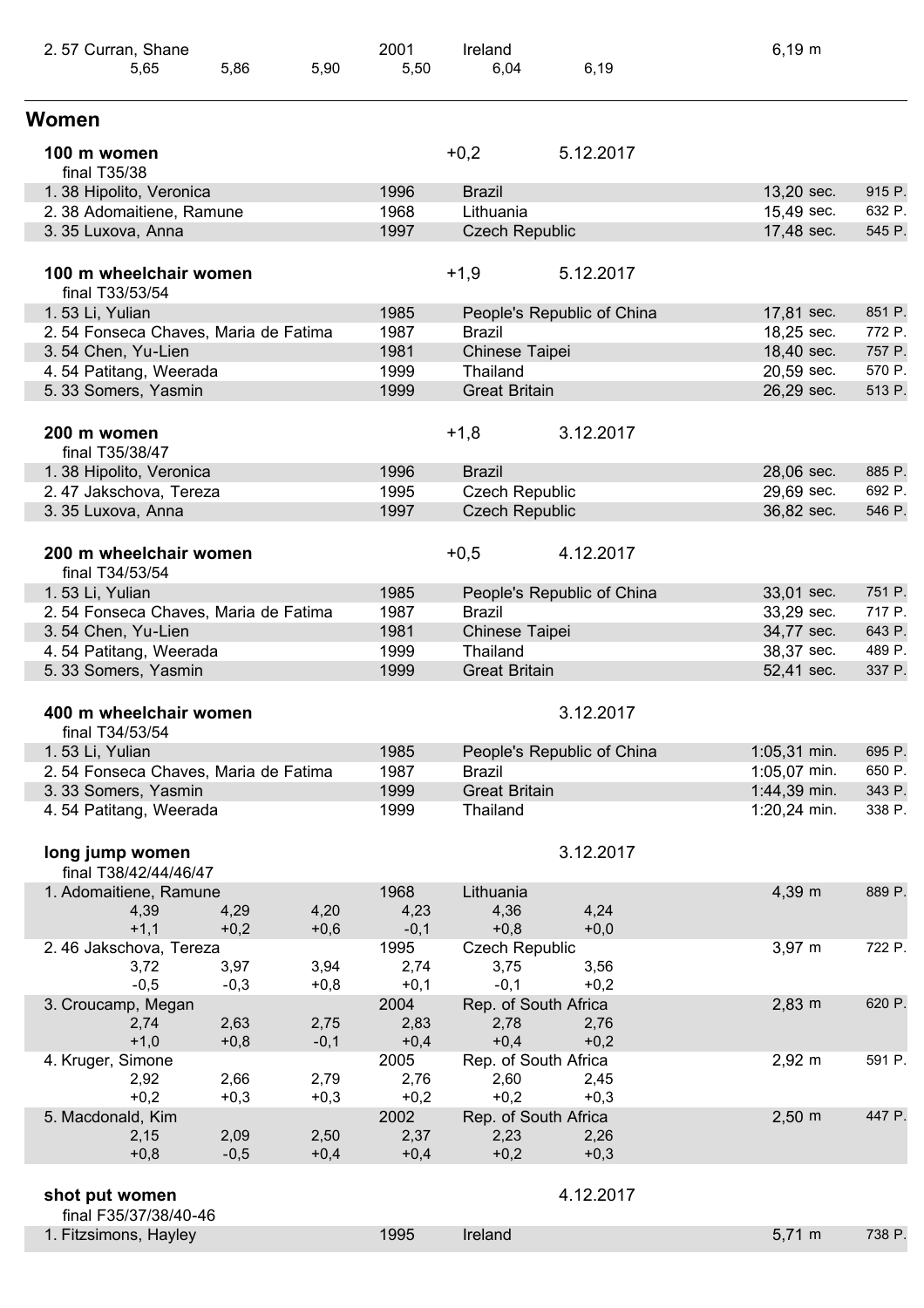| 5,14                              | 5,69                      | 5,71               | 5,30                       | 5,46                                | 5,44               |                     |        |
|-----------------------------------|---------------------------|--------------------|----------------------------|-------------------------------------|--------------------|---------------------|--------|
| 2. Nesse, Ida                     |                           |                    | 1992                       | Norway                              |                    | 8,93 m              | 724 P. |
| 8,12                              | 8,57                      | 8,49               | 8,55                       | 8,93                                | 8,79               |                     |        |
| 3.46 Almatrooshi, Mariam          |                           |                    | 1986                       | <b>United Arab Emirates</b>         |                    | 8,95 m              | 717 P. |
| 8,36<br>4. Fitzgerald, Mary       | 8,95                      | 8,73               | 8,93<br>1999               | 8,79<br>Ireland                     | 8,88               | $5,50 \; m$         | 711 P. |
| 5,40                              | 4,94                      | 5,50               | 4,85                       | 5,07                                | 4,76               |                     |        |
| 5. Luxova, Anna                   |                           |                    | 1997                       | <b>Czech Republic</b>               |                    | 7,36 m              | 567 P. |
| 6,88                              | 7,36                      | 6,44               | 6,76                       | 6,46                                | 7,23               |                     |        |
| 6. Keon, Sinead                   |                           |                    | 1997                       | Ireland                             |                    | 4,80 m              | 496 P. |
| 4,60                              | 4,48                      | 4,41               | 4,34                       | 4,42                                | 4,80               |                     | 461 P. |
| 7. Horan, Cliona<br>5,02          | 5,46                      | 5,64               | 1989<br>5,48               | Ireland<br>5,16                     | 6,02               | $6,02 \, m$         |        |
|                                   |                           |                    |                            |                                     |                    |                     |        |
| discus women                      |                           |                    |                            |                                     | 3.12.2017          |                     |        |
| final F37/40/42/44/46             |                           |                    |                            |                                     |                    |                     |        |
| 1. Fitzsimons, Hayley<br>14,98    | $\boldsymbol{\mathsf{x}}$ | 13,52              | 1995<br>13,09              | Ireland<br>14,89                    | 14,44              | 14,98 m             | 725 P. |
| 2. Nesse, Ida                     |                           |                    | 1992                       | Norway                              |                    | 28,36 m             | 683 P. |
| 28,36                             | X                         | 24,29              | 26,91                      | 26,93                               | X                  |                     |        |
| 3.46 Almatrooshi, Mariam          |                           |                    | 1986                       | <b>United Arab Emirates</b>         |                    | 23,58 m             | 559 P. |
| 23,58                             | 23,54                     | 22,99              | 20,91                      | $\pmb{\mathsf{X}}$                  | $\mathsf{x}$       |                     |        |
| 4. van der Merwe, Yane            |                           |                    | 2000                       | Rep. of South Africa                |                    | 19,93 m             | 480 P. |
| 18,67                             | 17,64                     | 19,93              | $\mathsf{X}$<br>1989       | $\mathsf{x}$                        | 18,10              | $16,11 \; m$        | 469 P. |
| 5. Horan, Cliona<br>16, 11        | 14,57                     | 15,38              | 14,79                      | Ireland<br>15,25                    | 14,52              |                     |        |
| 6.44 Hriscu, Florentina           |                           |                    | 1977                       | Romania                             |                    | $18,37 \; m$        | 442 P. |
| 14,95                             | 15,82                     | 18,37              | 16,90                      | 17,04                               | 17,71              |                     |        |
| 7. Schoeman, Cecilia              |                           |                    | 1970                       | Rep. of South Africa                |                    | $12,31 \; m$        | 370 P. |
| 10,87                             | 11,66                     | 10,44              | 10,62                      | 11,85                               | 12,31              |                     |        |
| 8. Veena, Arora                   | 13,30                     | 12,98              | 1975<br>13,08              | India<br>14,58                      |                    | $14,58 \; m$        | 346 P. |
|                                   |                           |                    |                            |                                     | X                  |                     |        |
| 13,05                             |                           |                    |                            |                                     |                    |                     |        |
|                                   |                           |                    |                            |                                     |                    |                     |        |
| discus wheelchair women           |                           |                    |                            |                                     | 3.12.2017          |                     |        |
| final F54/55/56/57                |                           |                    | 1982                       | <b>United Arab Emirates</b>         |                    |                     | 732 P. |
| 1. Alrasheedy, Siham<br>24,16     |                           | X                  | $\mathbf{X}$               | $x = 20,74$                         |                    | $24,16 \, \text{m}$ |        |
| 2. Carstensen Jersoe, Frida Lisa  |                           |                    | 1997                       | Denmark                             |                    | 16,88 m             | 691 P. |
| $\pmb{\mathsf{X}}$                | 16,88                     | $\pmb{\mathsf{X}}$ | 15,65                      | 15,78                               | $\pmb{\mathsf{X}}$ |                     |        |
|                                   |                           |                    |                            |                                     |                    |                     |        |
| discus wheelchair women           |                           |                    |                            |                                     | 5.12.2017          |                     |        |
| final F32/33                      |                           |                    |                            |                                     |                    |                     |        |
| 1. Alkaaldi, Aishah Salem<br>9,52 | 8,86                      | 8,72               | 1975                       | <b>United Arab Emirates</b><br>9,23 |                    | $9,52 \, m$         | 815 P. |
| 2. Marcanikova, Anna              |                           |                    | $\pmb{\mathsf{x}}$<br>1995 | <b>Czech Republic</b>               | 8,93               | $7,26 \, m$         | 622 P. |
| 6,72                              | 6,98                      | 7,26               | 7,01                       | 6,67                                | 6,80               |                     |        |
| Sekyrova, Adela                   |                           |                    | 2001                       | <b>Czech Republic</b>               |                    | <b>DNS</b>          |        |
| X                                 | X                         | $\pmb{\mathsf{X}}$ | $\mathsf{x}$               | $\mathsf{x}$                        | $\pmb{\mathsf{X}}$ |                     |        |
|                                   |                           |                    |                            |                                     |                    |                     |        |
| javelin women                     |                           |                    |                            |                                     | 5.12.2017          |                     |        |
| final F40/41/44/46                |                           |                    |                            |                                     |                    |                     |        |
| 1. Fitzgerald, Mary<br>18,55      | 19,17                     | 19,30              | 1999<br>17,38              | Ireland<br>$\pmb{\mathsf{X}}$       | 17,75              | 19,30 m             | 869 P. |
| 2. Nesse, Ida                     |                           |                    | 1992                       | Norway                              |                    | 34,05 m             | 840 P. |
| 34,05                             | 31,53                     | X                  | $\pmb{\mathsf{X}}$         | 30,46                               | 32,48              |                     |        |
| 3. Fitzsimons, Hayley             |                           |                    | 1995                       | Ireland                             |                    | 17,56 m             | 790 P. |
| 16,26                             | 16,81                     | 16,21              | 17,56                      | 16,09                               | 17,18              |                     |        |
| 4.46 Almatrooshi, Mariam<br>X     | X                         | x                  | 1986                       | <b>United Arab Emirates</b>         |                    | 26,93 m             | 637 P. |
| 5. Keon, Sinead                   |                           |                    | 25,63<br>1997              | 25,83<br>Ireland                    | 26,93              | $15,46 \; m$        | 538 P. |
| 10,55                             | 12,87                     | $\pmb{\mathsf{X}}$ | $\pmb{\mathsf{X}}$         | 15,46                               | $\pmb{\mathsf{X}}$ |                     |        |
| 6.46 Jakschova, Tereza<br>20,40   | X                         | X                  | 1995<br>X                  | <b>Czech Republic</b><br>20,31      | 21,03              | 21,03 m             | 497 P. |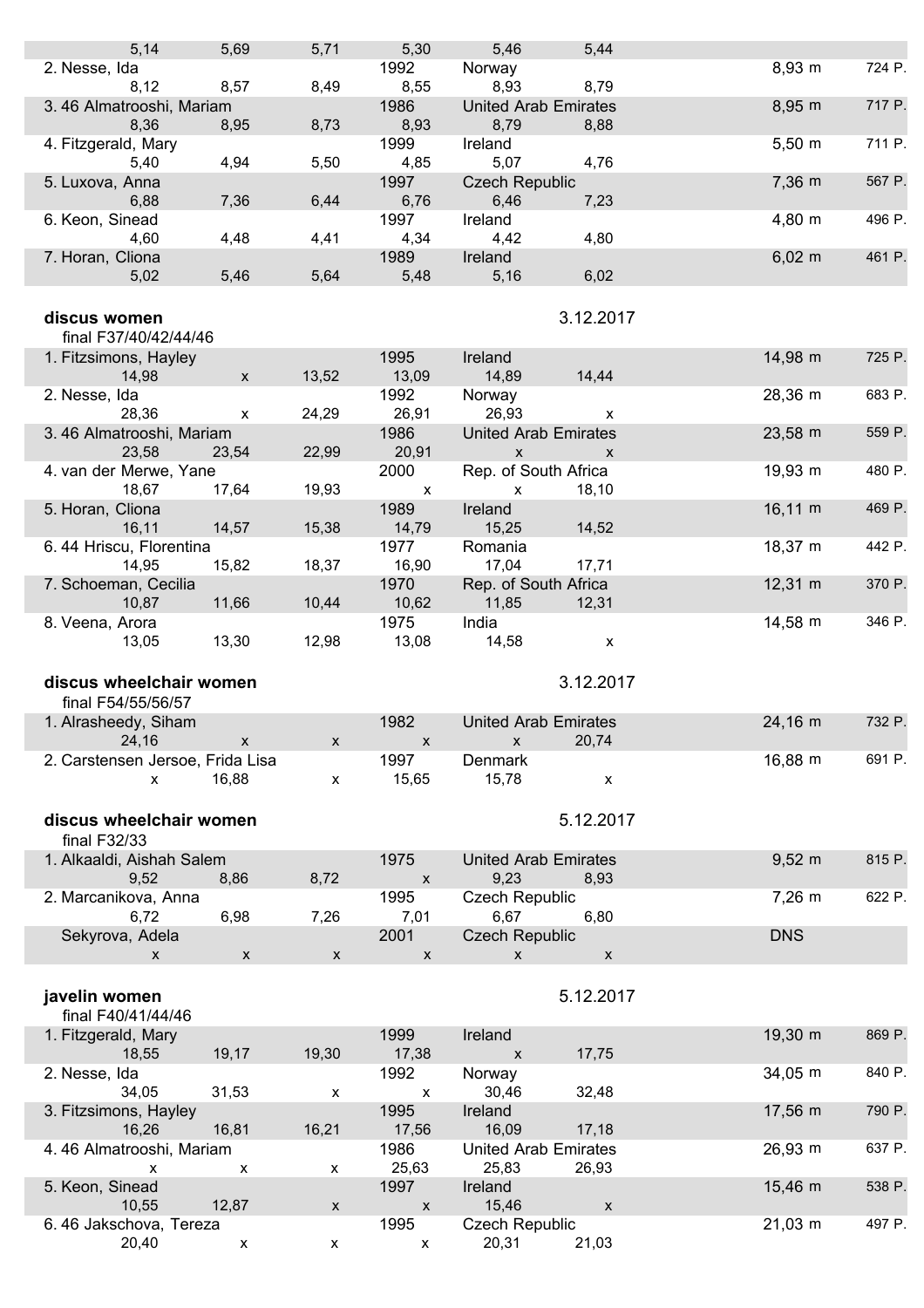| 7.44 Hriscu, Florentina<br>13,09        |                    |                           | 1977               | Romania<br>12,71              |                    | 13,09 m           | 323 P. |
|-----------------------------------------|--------------------|---------------------------|--------------------|-------------------------------|--------------------|-------------------|--------|
| new European record by Sinead Keon      | 12,85              | 12,93                     | $\pmb{\mathsf{x}}$ |                               | $\pmb{\mathsf{X}}$ |                   |        |
|                                         |                    |                           |                    |                               |                    |                   |        |
| club 397g women<br>final F32            |                    |                           |                    |                               | 4.12.2017          |                   |        |
| 1. Sekyrova, Adela                      |                    |                           | 2001               | <b>Czech Republic</b>         |                    | $6,20 \; m$       |        |
| 6,20                                    | 3,98               | 3,83                      | 4,85               | 3,96                          | X                  |                   |        |
| U20 female                              |                    |                           |                    |                               |                    |                   |        |
| discus U 20 f<br>final F38/40/44        |                    |                           |                    |                               | 4.12.2017          |                   |        |
| 1. Fitzgerald, Mary<br>18,76            | 16,94              | 17,71                     | 1999<br>16,42      | Ireland<br>17,73              | 18,76              | 18,76 m           | 909 P. |
| 2. Kruger, Simone                       |                    |                           | 2005               | Rep. of South Africa          |                    | 23,48 m           | 740 P. |
| 23,46                                   | 23,48              | х                         | 22,74              | 20,66                         | 22,43              |                   |        |
| 3. Hoffmann, Mamdilene<br>25,30         | 23,63              | 26,84                     | 2003<br>24,24      | Rep. of South Africa<br>25,49 | 22,30              | 26,84 m           | 647 P. |
| 4. Struklec, Petra                      |                    |                           | 2001               | Croatia                       |                    | 12,63 m           | 612 P. |
| 11,70                                   | 11,43              | 11,56                     | 12,16              | X                             | 12,63              |                   |        |
| new African record by Simone Kruger     |                    |                           |                    |                               |                    |                   |        |
| U18 female                              |                    |                           |                    |                               |                    |                   |        |
| 100 m U 18 f<br>final T38/42/44         |                    |                           |                    | $+1,9$                        | 3.12.2017          |                   |        |
| 1.42 Croucamp, Megan                    |                    |                           | 2004               | Rep. of South Africa          |                    | 18,57 sec.        | 593 P. |
| 2. 38 Kruger, Simone                    |                    |                           | 2005               | Rep. of South Africa          |                    | 16,94 sec.        | 492 P. |
| 3.44 Macdonald, Kim                     |                    |                           | 2002               | Rep. of South Africa          |                    | 18,50 sec.        | 410 P. |
| new African record by Megan Croucamp    |                    |                           |                    |                               |                    |                   |        |
| shot put U 18 f<br>final F38/40/42/44   |                    |                           |                    |                               | 3.12.2017          |                   |        |
| 1. Hoffmann, Mamdilene                  |                    |                           | 2003               | Rep. of South Africa          |                    | 9,47 m            | 768 P. |
| 9,09                                    | 8,64               | 9,32                      | 9,47               | 9,30                          | 9,05               |                   |        |
| 2. Struklec, Petra<br>5,18              | 4,62               | 5,58                      | 2001<br>5,67       | Croatia<br>5,60               | 5,32               | $5,67 \; m$       | 733 P. |
| 3. van der Merwe, Yane                  |                    |                           | 2000               | Rep. of South Africa          |                    | 8,83 m            | 716 P. |
| 8,71                                    | 8,80               | 8,80                      | 8,83               | 8,41                          | 8,83               |                   |        |
| 4. Croucamp, Megan<br>6,78              | 6,98               | 7,17                      | 2004<br>6,31       | Rep. of South Africa<br>6,11  | 6,30               | $7,17 \; m$       | 712 P. |
| 5. Kruger, Simone                       |                    |                           | 2005               | Rep. of South Africa          |                    | 8,73 m            | 693 P. |
| 7,85                                    | 8,40               | 8,03                      | 8,04<br>2002       | 8,10<br>Rep. of South Africa  | 8,73               | $5,83 \; m$       | 473 P. |
| 6. Macdonald, Kim<br>5,45               | 5,74               | 5,83                      | 5,02               | 5,57                          | 4,25               |                   |        |
| new African record by Simone Kruger     |                    |                           |                    |                               |                    |                   |        |
|                                         |                    |                           |                    |                               |                    |                   |        |
| javelin U 18 f<br>final F38/42/44       |                    |                           |                    |                               | 4.12.2017          |                   |        |
| 1. van der Merwe, Yane<br>24,80         | 21,45              | 22,83                     | 2000<br>22,52      | Rep. of South Africa<br>24,85 | X                  | 24,85 m           | 613 P. |
| 2. Kruger, Simone<br>18,22              | 18,84              | 16,37                     | 2005<br>18,92      | Rep. of South Africa<br>17,02 | x                  | 18,92 m           | 575 P. |
| 3. Croucamp, Megan<br>16,95             | 16,05              | 14,49                     | 2004<br>14,96      | Rep. of South Africa<br>13,61 | 12,62              | 16,95 m           | 537 P. |
| 4. Hoffmann, Mamdilene                  |                    |                           | 2003               | Rep. of South Africa          |                    | 14,81 m           | 365 P. |
| 13,30                                   | 14,43              | 14,27                     | $\pmb{\mathsf{X}}$ | X                             | 14,81              |                   |        |
| 5. Macdonald, Kim<br>$\pmb{\mathsf{X}}$ | $\pmb{\mathsf{X}}$ | $\boldsymbol{\mathsf{X}}$ | 2002<br>10,55      | Rep. of South Africa<br>11,34 | 11,23              | $11,34 \text{ m}$ | 279 P. |